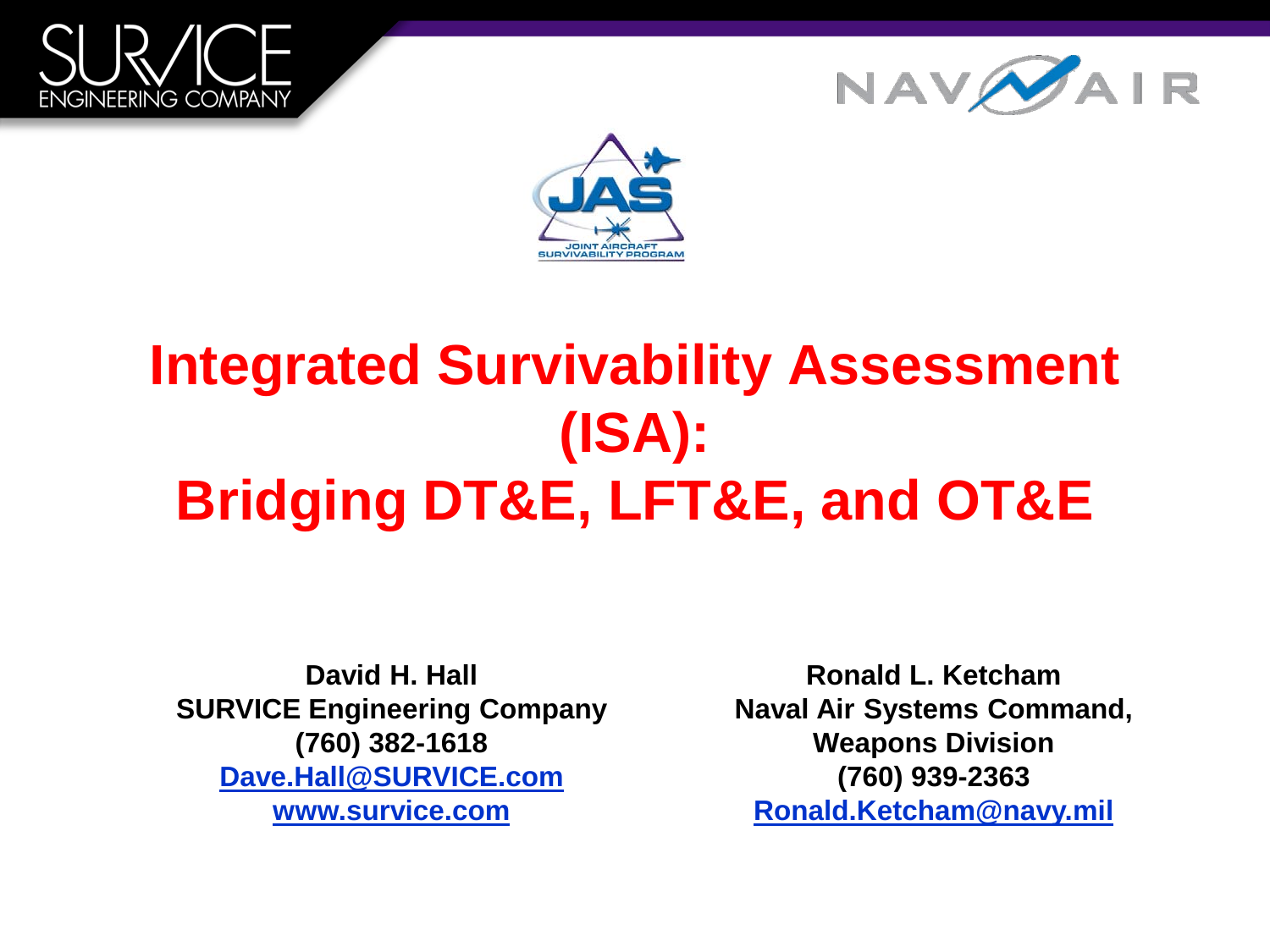

### **Integrated Survivability Assessment**

- **Motivation: comprehensive system survivability evaluations in OT&E**
	- **Integrated LFT&E and survivability OT&E**
		- **Rather than separate assessments**
		- **Linking in DT&E results**
	- **Developed for the Joint Aircraft Survivability Program (JASP) at the request of DOT&E** 
		- **Initially for air weapons systems**
		- **Extensible to ground and sea systems**



- **ISA is a process for evaluating all aspects of system survivability in a coordinated fashion**
	- **Using both M&S and T&E resources where appropriate**

**The Key to bridging DT&E, LFT&E, OT&E:** 

**Common, Testable Metrics throughout the acquisition process**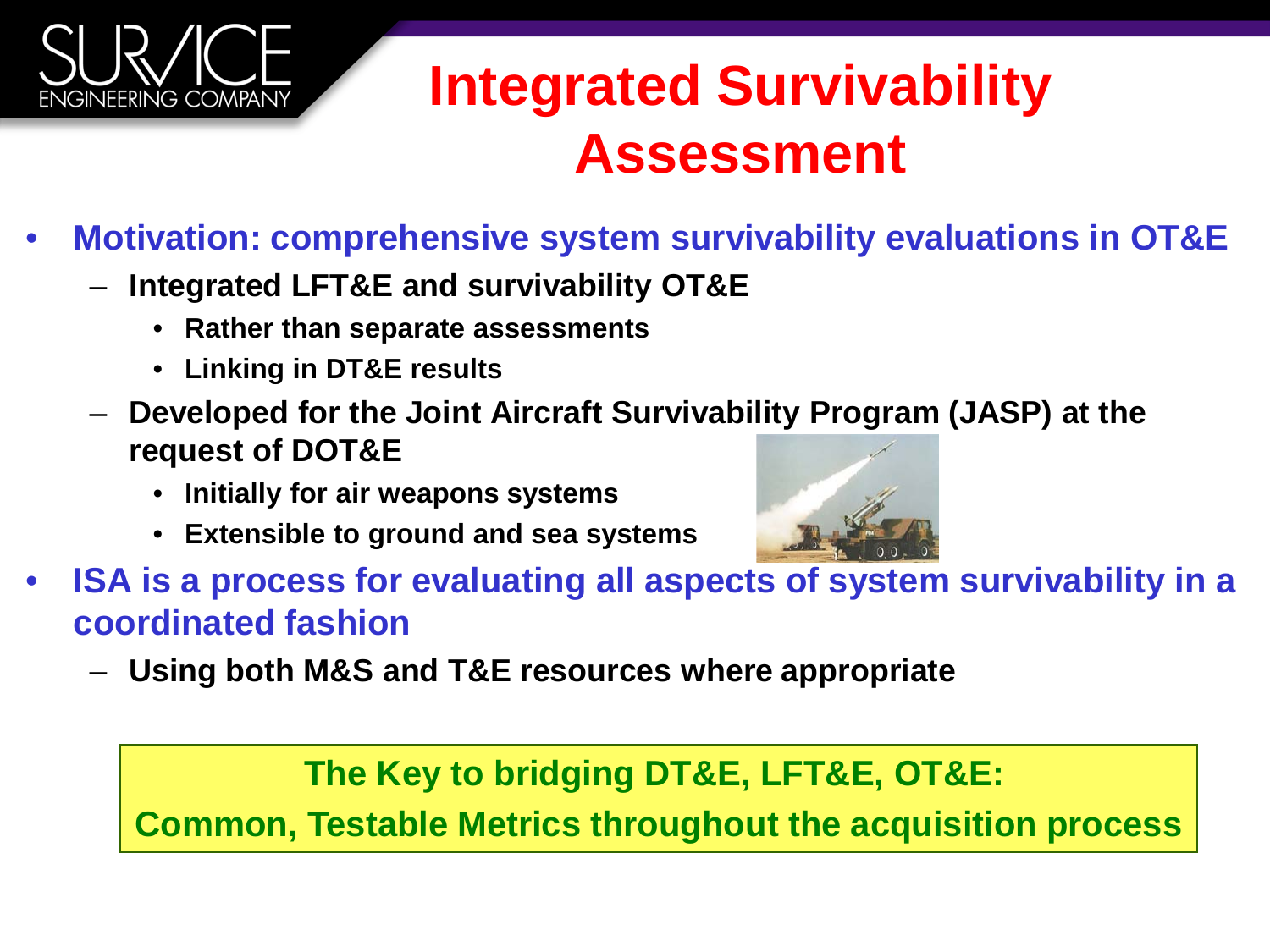

### **What does the Integrated Survivability Assessment Process Do?**

- **Measures system survivability in the context of missions and scenarios**
	- **"Cover the Waterfront" to avoid a point design**
- **Consistent treatment of survivability throughout the system acquisition lifecycle**
	- **Requirements development, AOA, spec compliance, DT&E, LFT&E, OT&E, retrofits, SLEP, system mods, training applications…**
- **Trading Survivability, Effectiveness, and Mission Metrics** 
	- **Within a Consistent and Documented Process**

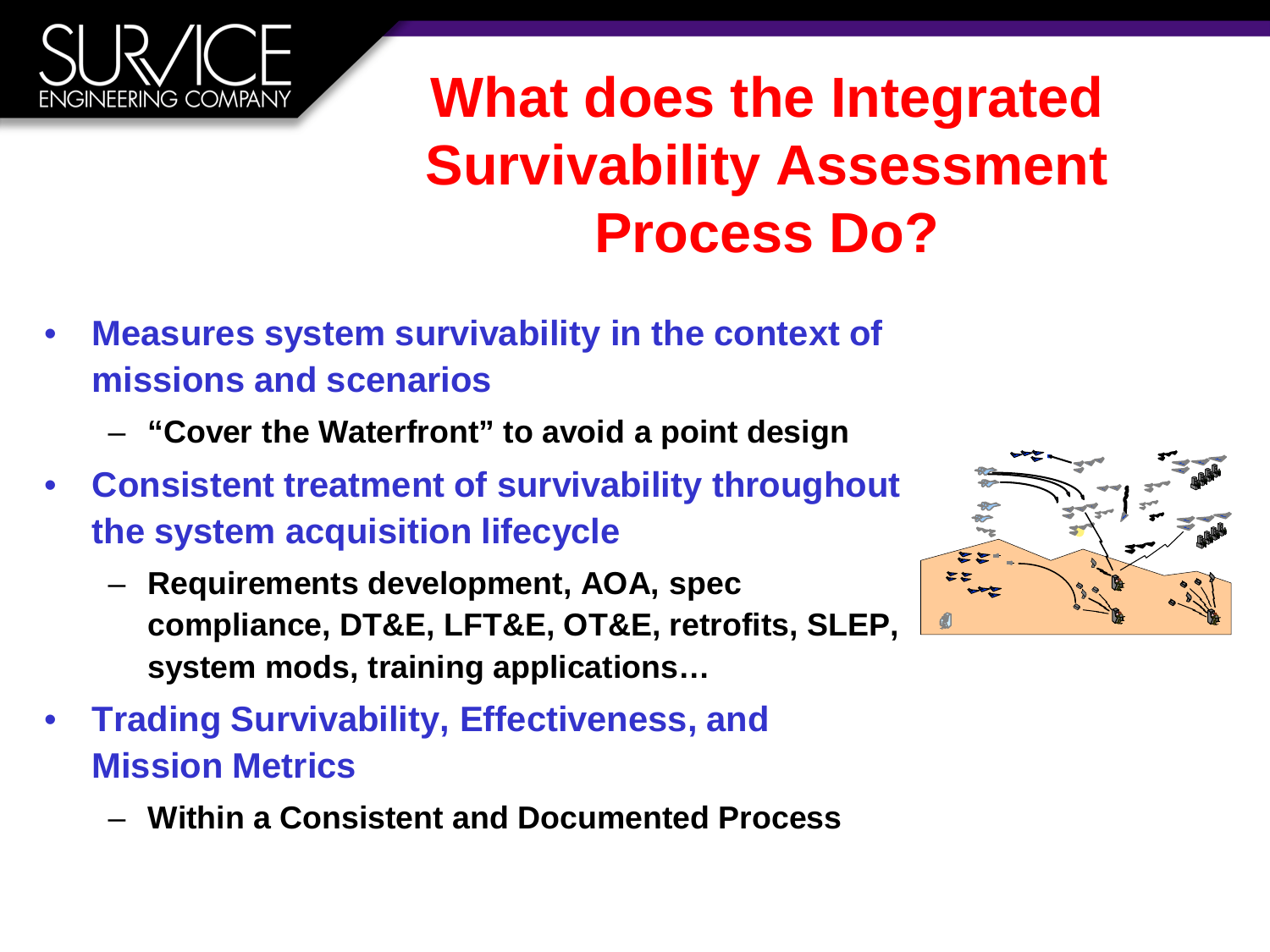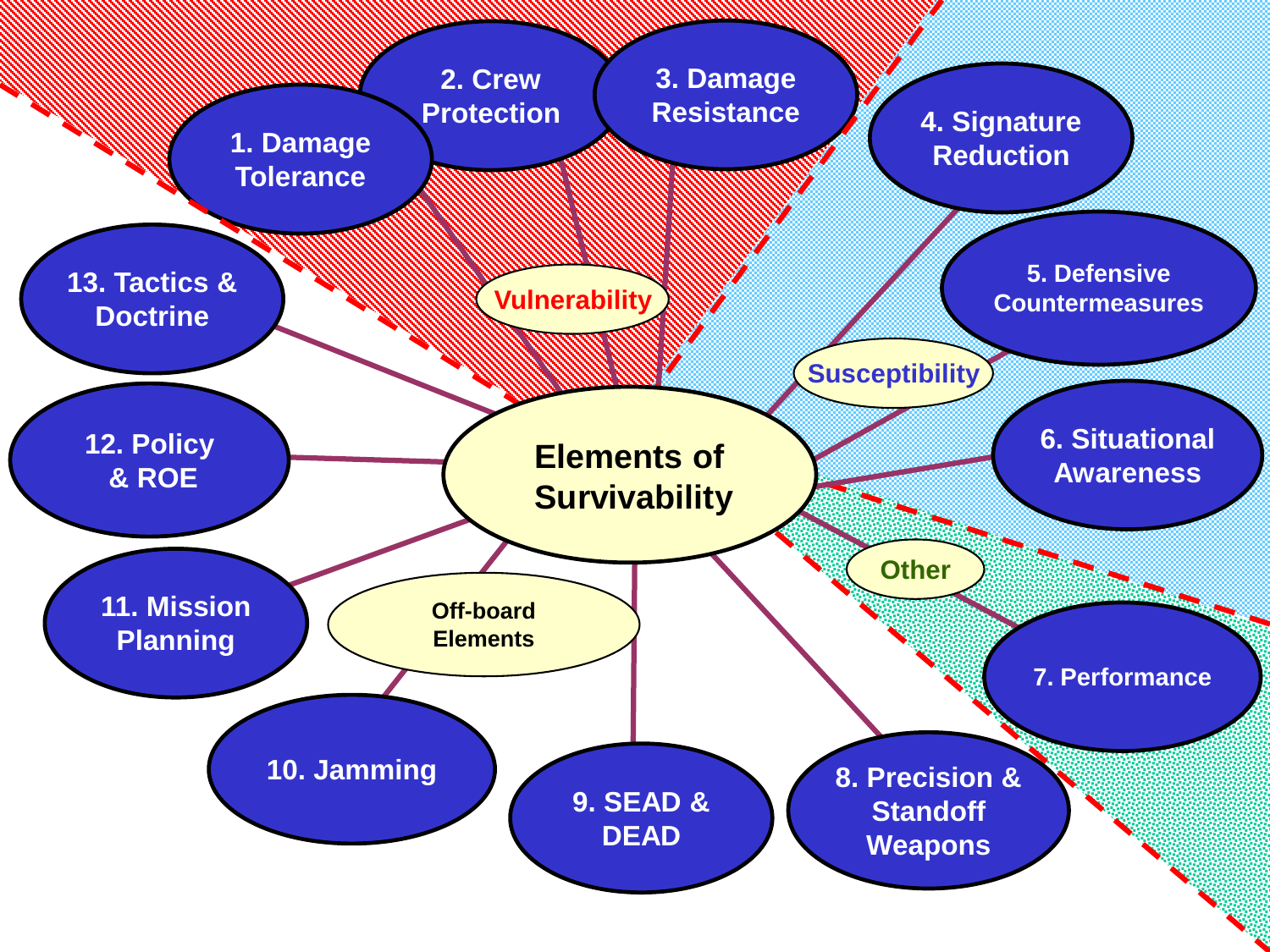

#### **Developing an Integrated Survivability Assessment Process**

- **Checklist** 
	- **Of important survivability factors**
- **Metrics**
	- **Applied to DT&E, LFT&E, OT&E**
- **Assessment**
	- **A modeling path to quantify metrics**
	- **Test range assets and processes to quantify metrics**
- **M&S Validation**
	- **A path to validating M&S with available test range data**
	- **Model - test – model approach**

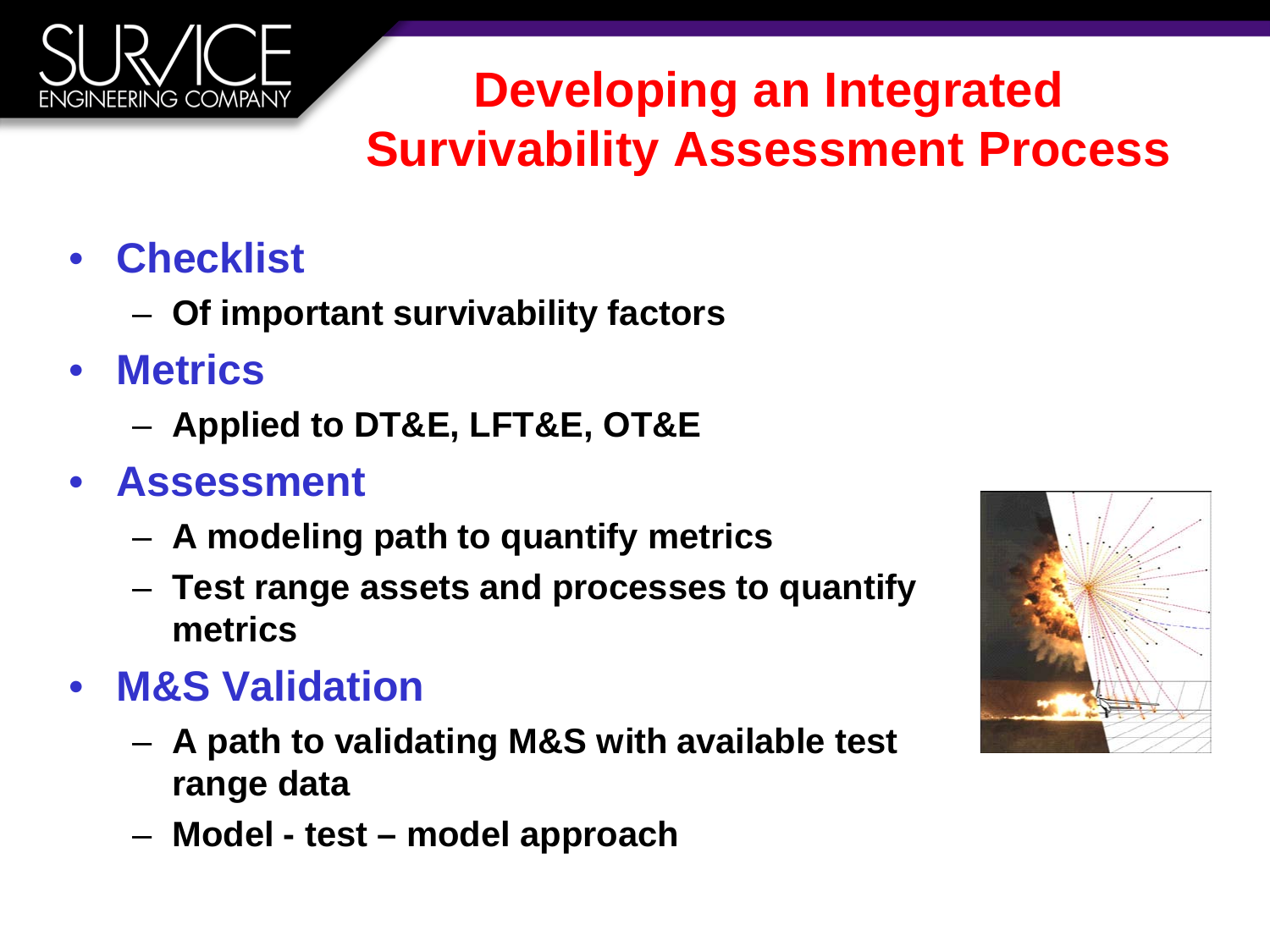#### **The Threat Kill Chain: A Checklist of Survivability Factors**

**On Platform** 

**Threat** 

**pression** 

**Susceptibility:**

**On-board EA, signatures, countermeasures, speed and altitude, maneuverability, agility (last ditch maneuver), target acquisition (standoff),…**

**Engagement Avoidance**

**Off Platform Factors**

**Factors Tactics, standoff weapons, anti-radiation missiles, self defense weapons, off-board EA, night/all weather capability, threat warning, situational awareness, C4ISR**

> **Threat or Hit Tolerance**

**Threat or Hit Avoidance**

#### **Vulnerability:**

**Fire/explosion protection, self-repairing flight controls, redundant and separated hydraulics, multiple engines, no fuel adjacent to air inlets, hydrodynamic ram protection, nonflammable hydraulic fluid, rugged structure, armor, …**

**Detection Avoidance**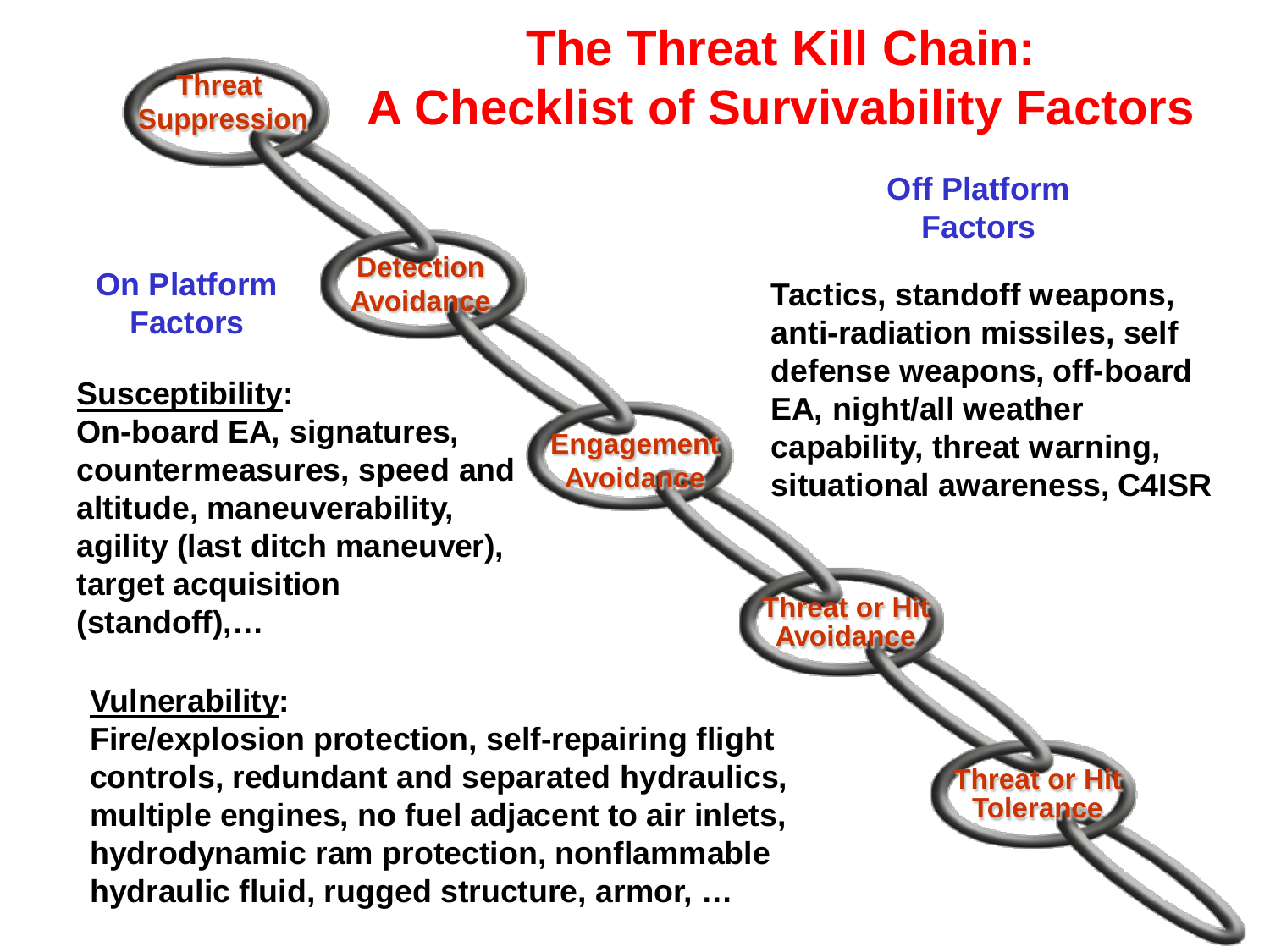#### **Survivability Metrics**

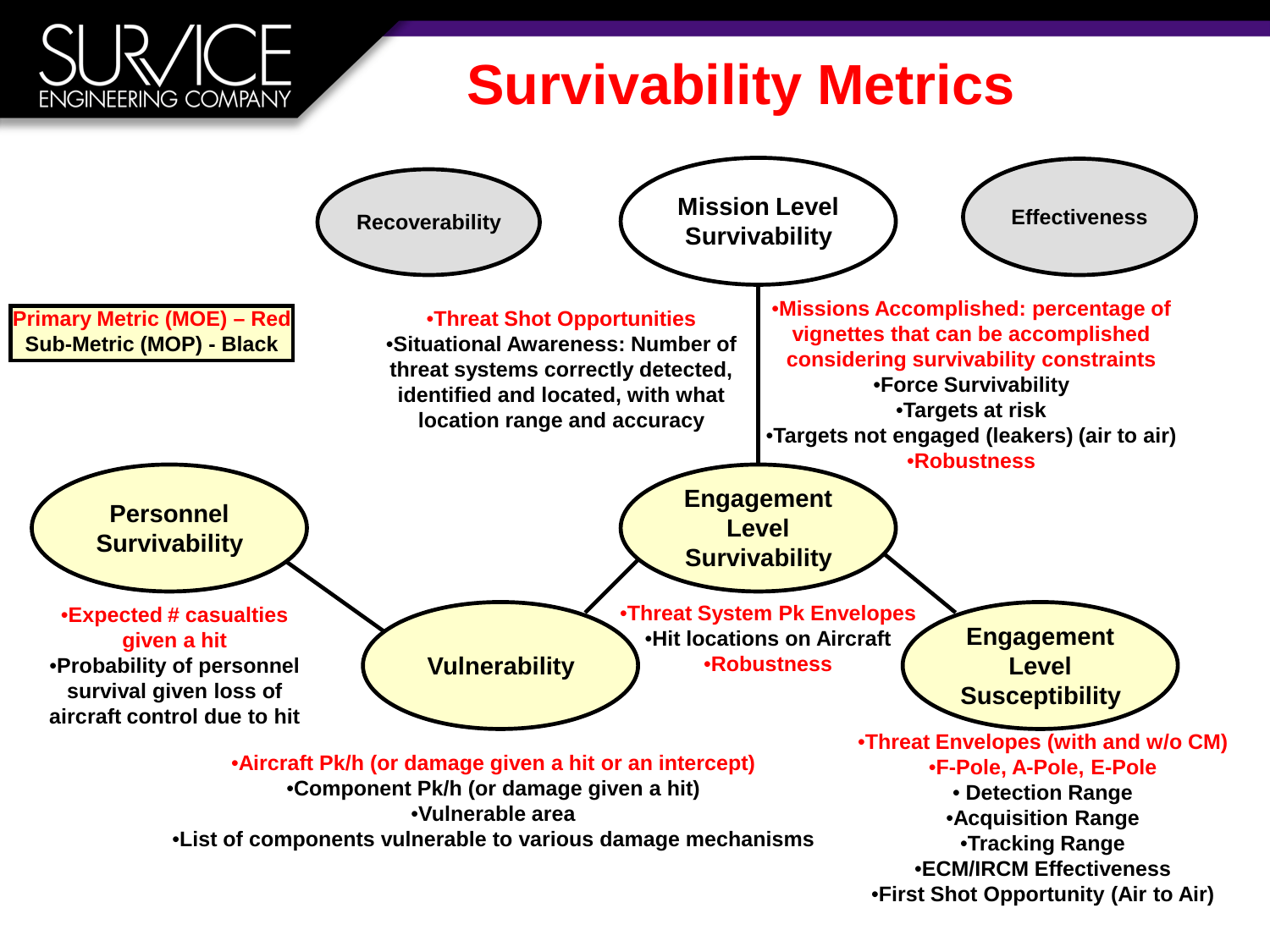#### **The Survivability Assessment Process**

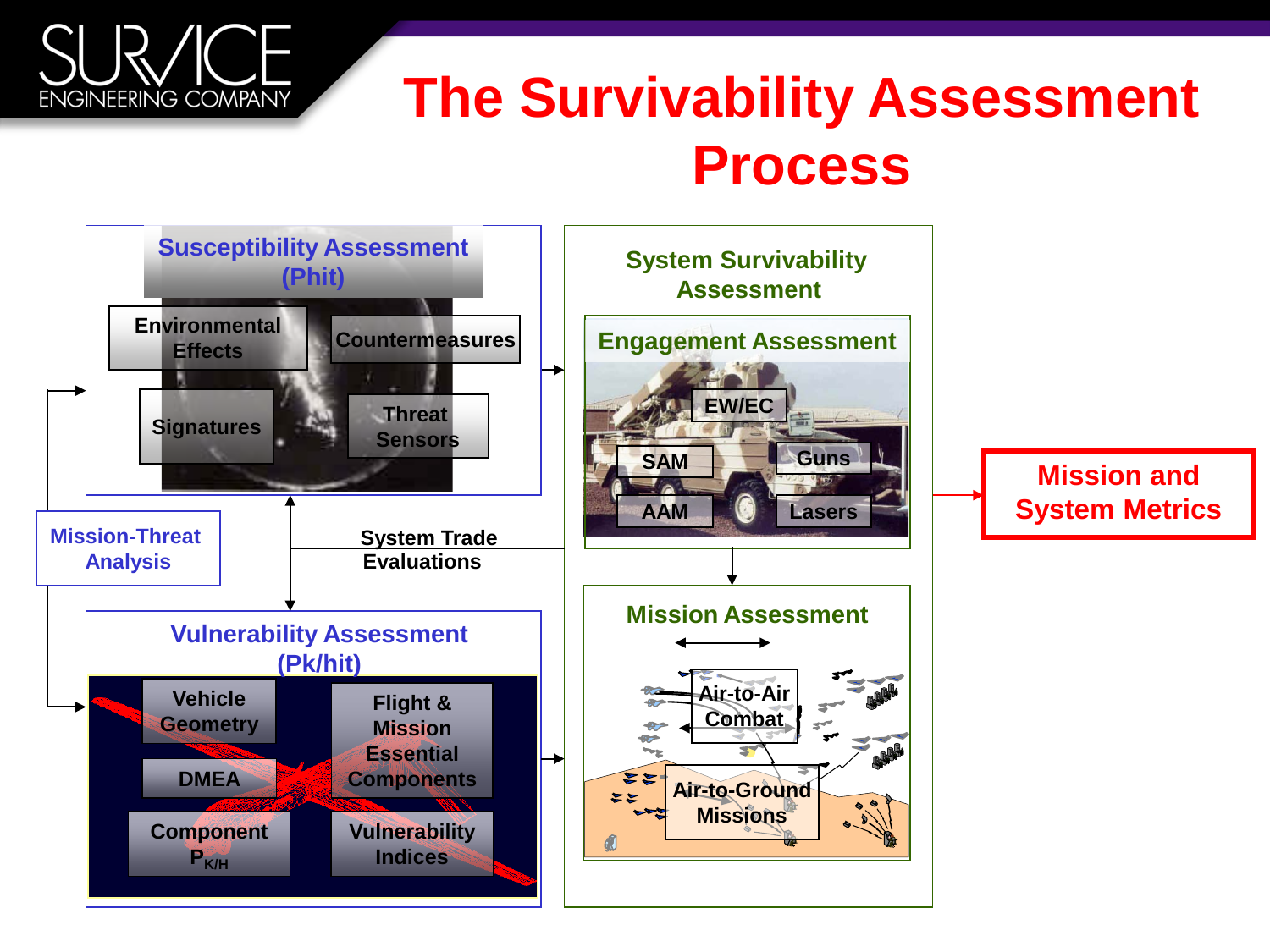# **M&S in DT&E, OT&E, LFT&E**

- **M&S cannot replace testing, only provide support**
- **M&S objectives in DT&E, OT&E, LFT&E**
	- **Support Test Planning**

- **"What tests should we conduct?"**
- **"What data should we collect, with what fidelity and frequency?"**
- **"What do we think will happen?"**
- **Support Test Analysis**
	- **"Why'd that happen instead?"**
	- **"What should we do about it?"**
- **Support COI resolution**
	- **"So the test result is that – so what?"**
- **Use of M&S in combined survivability DT&E, OT&E and LFT&E should be from these perspectives**
- **Integration of M&S and testing enhances credibility of both**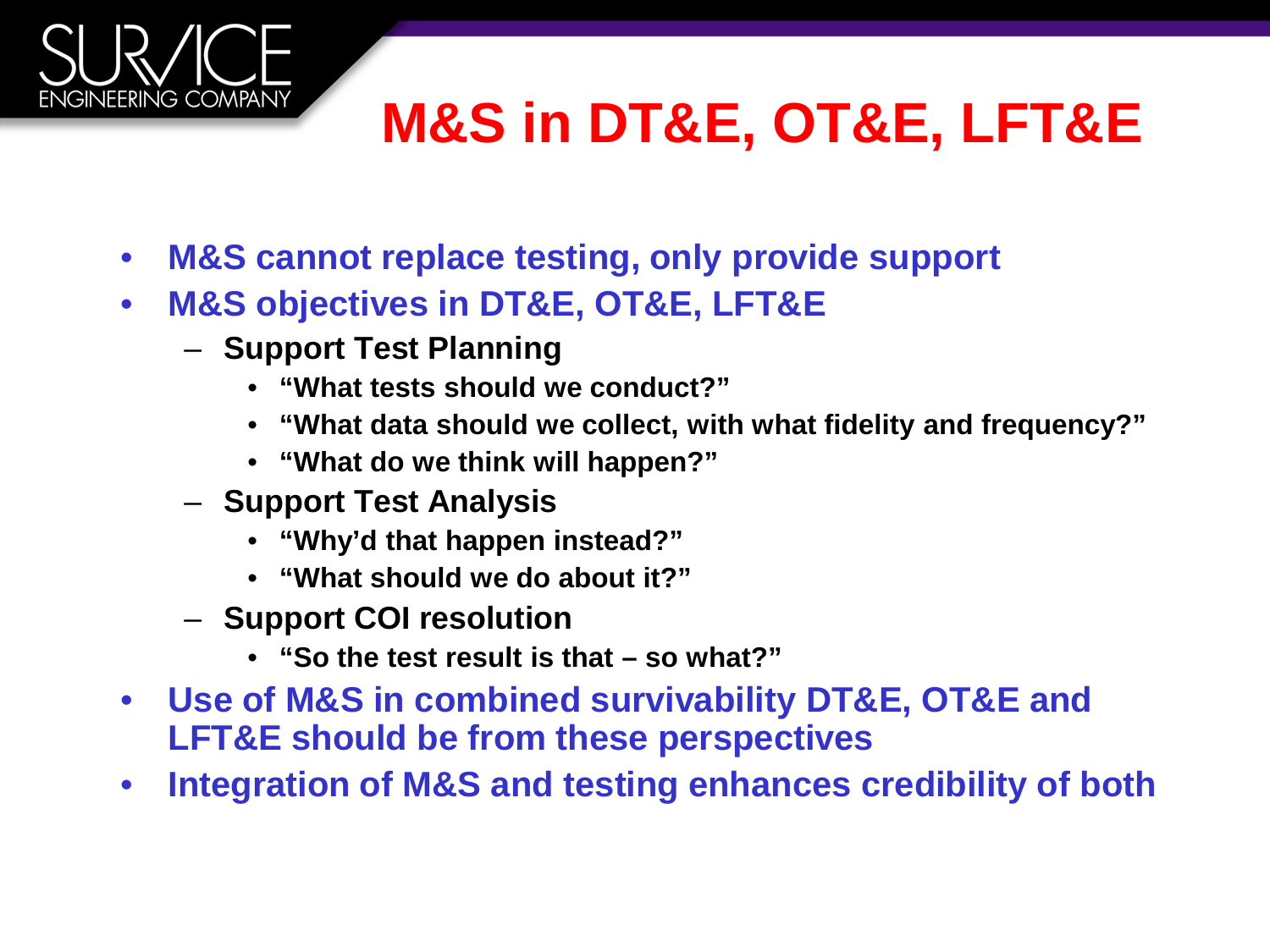#### **Data Sources for a Typical Survivability Assessment**



- $E =$ Engagement
- $A = Ac$ quisition
- $T = \text{Track}$

**ENGINEERING COMPANY** 

 $L =$ Launch

- $I =$ Intercept  $F = Fuzing$  $H = Hit$
- $K =$ Kill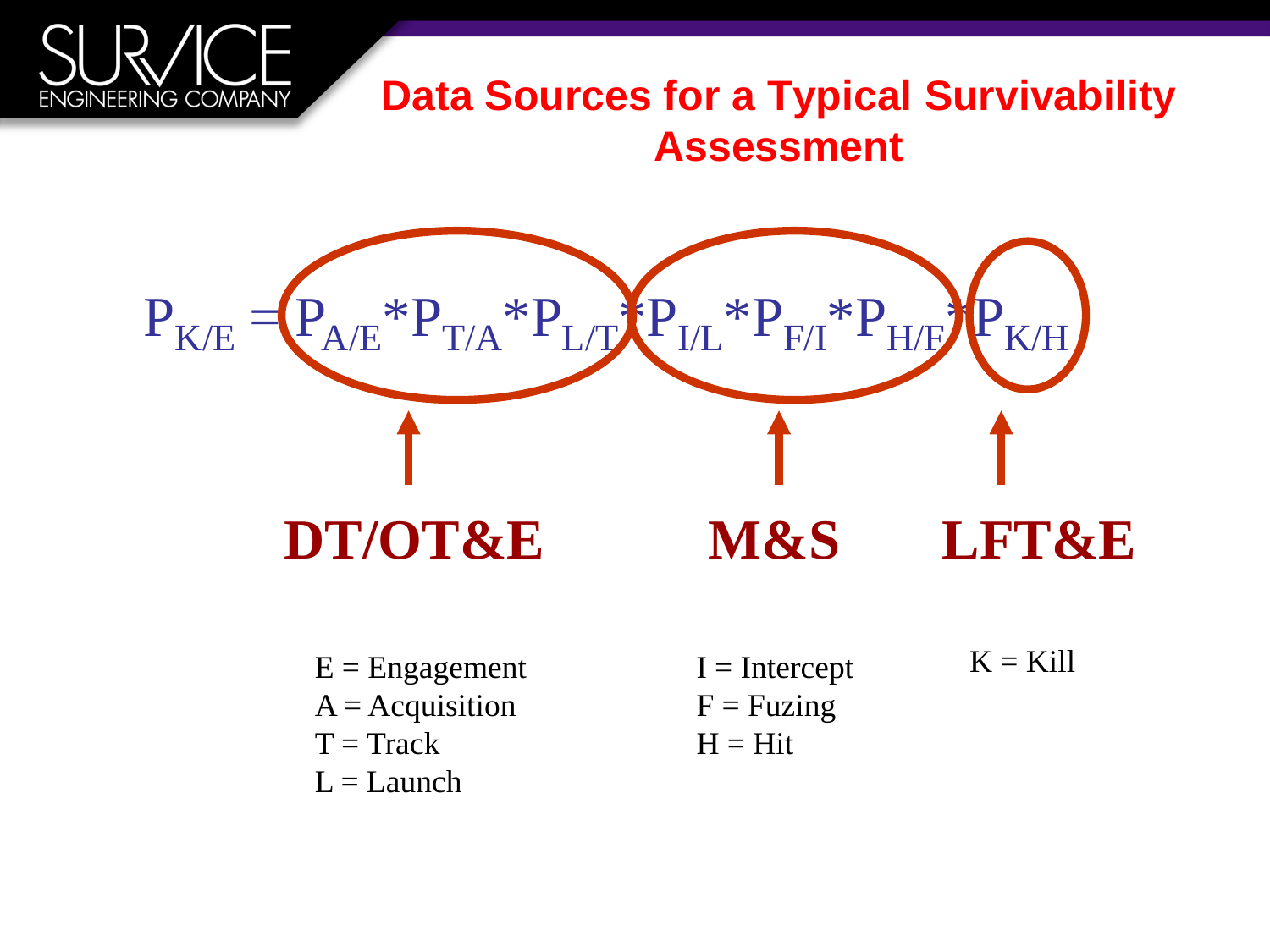#### **Integrated Survivability Assessment: Model-Test-Model Concept**

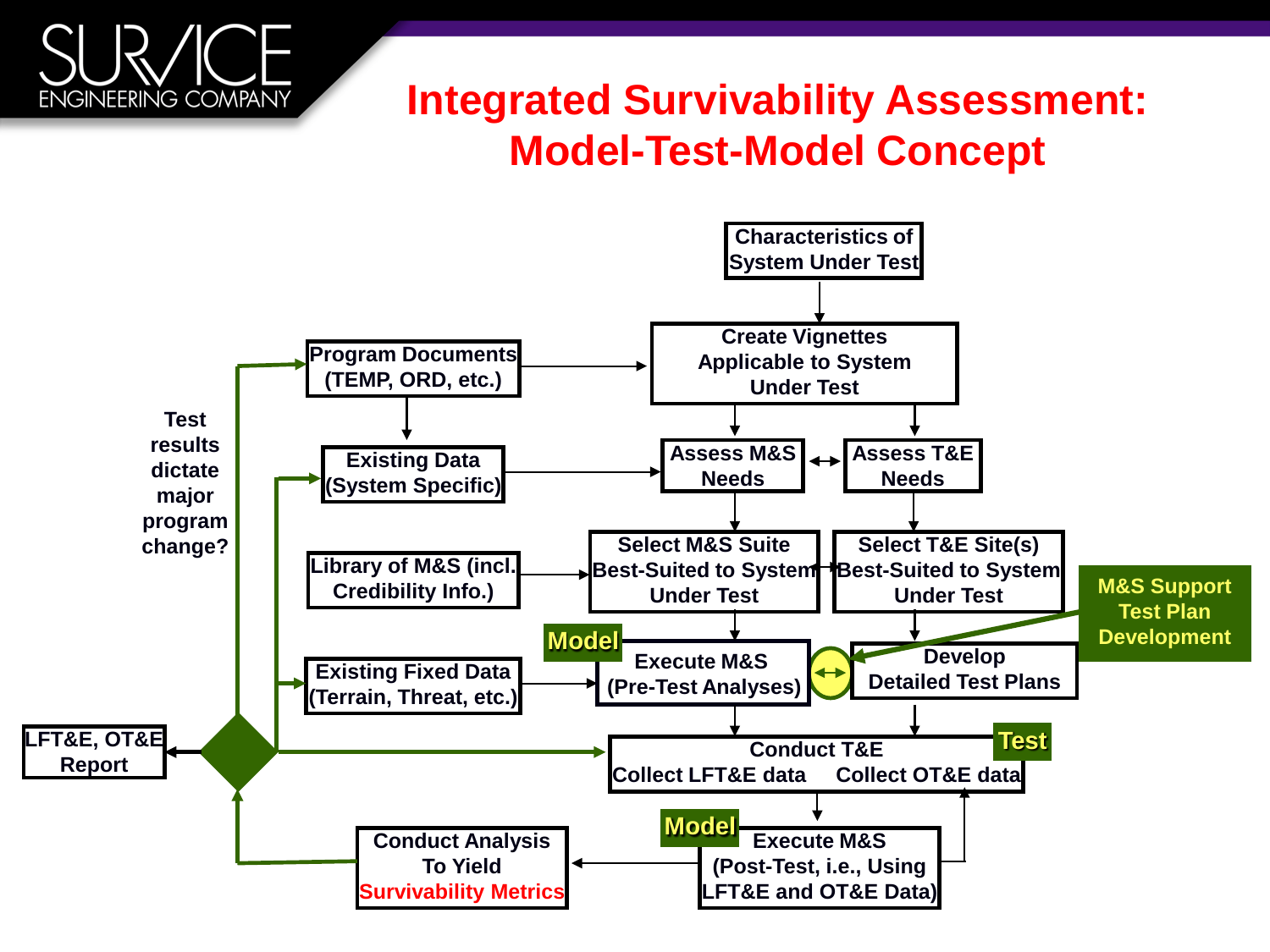

## **"Case Study" Example**

- •**Unmanned Combat Aircraft System (UCAS) : Role: CAS, battlefield interdiction, SEAD/DEAD, etc. Dimensions:**
	- **Weight: Speed:**
	- **Range:**
- •**To be determined: RCS: IR signature: DECM/IRCM: Vulnerability: etc.**

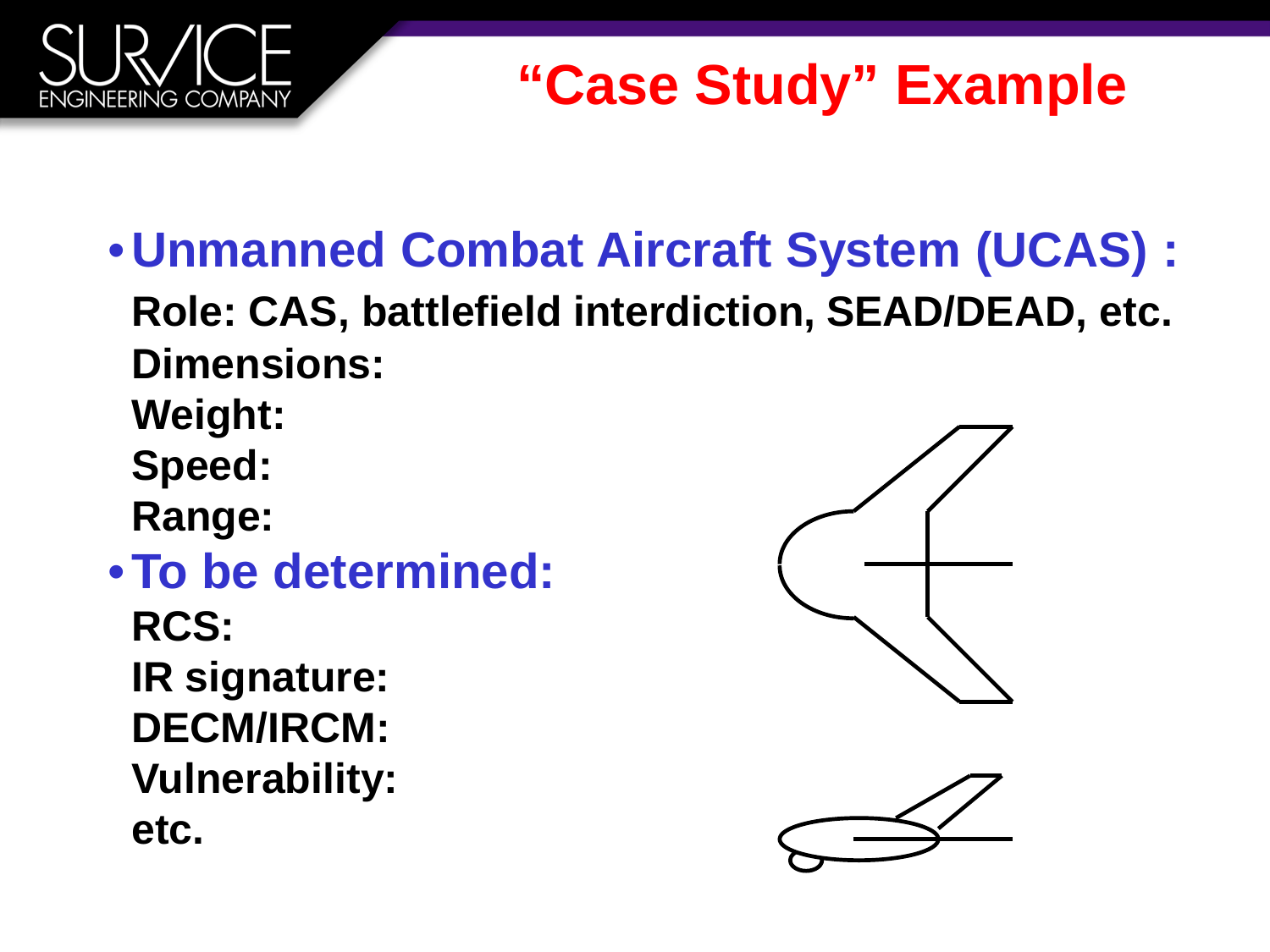#### **EXAMPLE: UCAS VIGNETTES**

|                                                                             | 3rd World<br><b>Urban</b>                                                                       | <b>Advanced</b><br>Threat,<br><b>Forested</b>                                        | <b>Conventional</b><br>Threat,<br><b>Desert</b>               | 3rd World<br><b>Mountains</b>                                                         |  |
|-----------------------------------------------------------------------------|-------------------------------------------------------------------------------------------------|--------------------------------------------------------------------------------------|---------------------------------------------------------------|---------------------------------------------------------------------------------------|--|
| <b>ISR</b>                                                                  | Ж                                                                                               | X                                                                                    | X                                                             | X                                                                                     |  |
| <b>Force</b><br><b>Protection</b>                                           | X                                                                                               | Ж                                                                                    | X                                                             | X                                                                                     |  |
| <b>SEAD</b><br><b>DEAD</b>                                                  | X                                                                                               |                                                                                      | X                                                             | X                                                                                     |  |
| C <sub>2</sub>                                                              |                                                                                                 | Ж                                                                                    | X                                                             | X                                                                                     |  |
| <b>All Weather,</b><br><b>Night Strike</b>                                  | Ж                                                                                               | X                                                                                    | X                                                             | X                                                                                     |  |
| <b>CSAR</b>                                                                 | X                                                                                               | X                                                                                    | X                                                             | Ж                                                                                     |  |
| <b>Driving Factors</b><br>$X = Most$<br><b>stressing</b><br><b>Scenario</b> | <b>Target</b><br><b>Acquisition</b><br><b>Difficult</b><br><b>Conventional</b><br><b>Threat</b> | IADS, Wx,<br><b>Target</b><br><b>Acquisition</b><br><b>Advanced</b><br><b>Threat</b> | <b>Flat Terrain,</b><br><b>Clear Wx</b><br><b>High Threat</b> | <b>High Altitude,</b><br><b>Rough Terrain</b><br><b>Conventional</b><br><b>Threat</b> |  |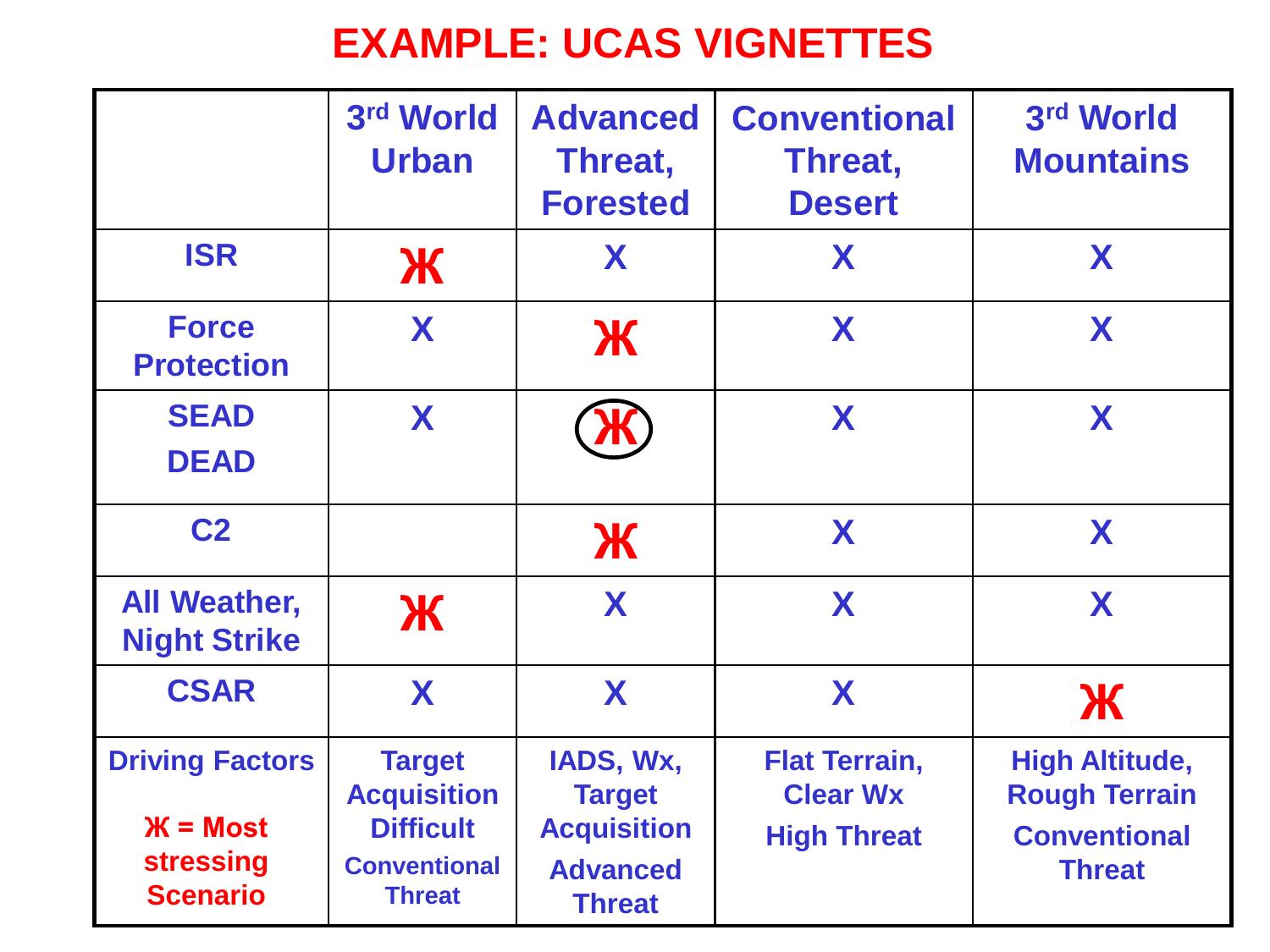# **Example: SEAD/DEAD Mission Vignette**

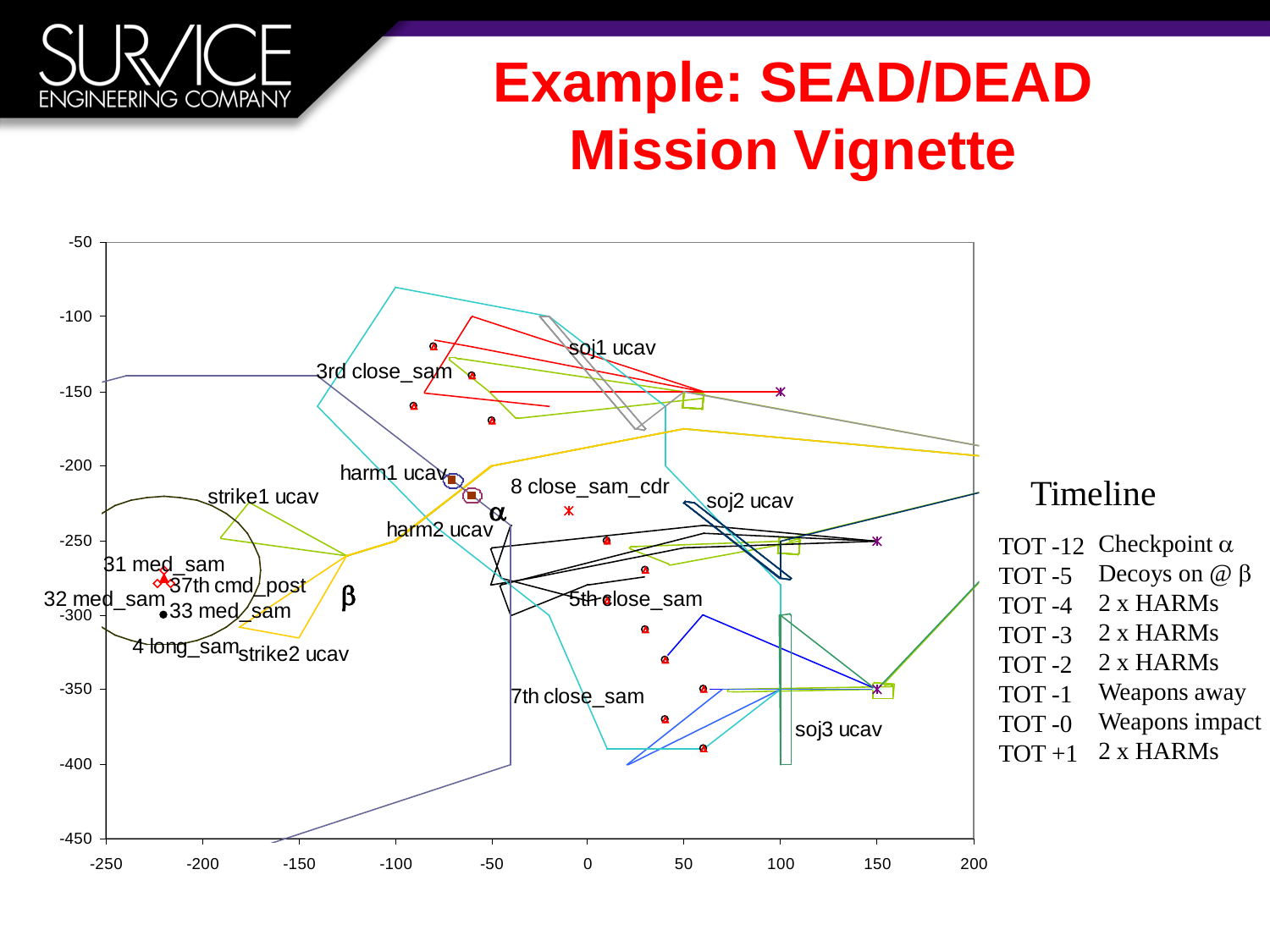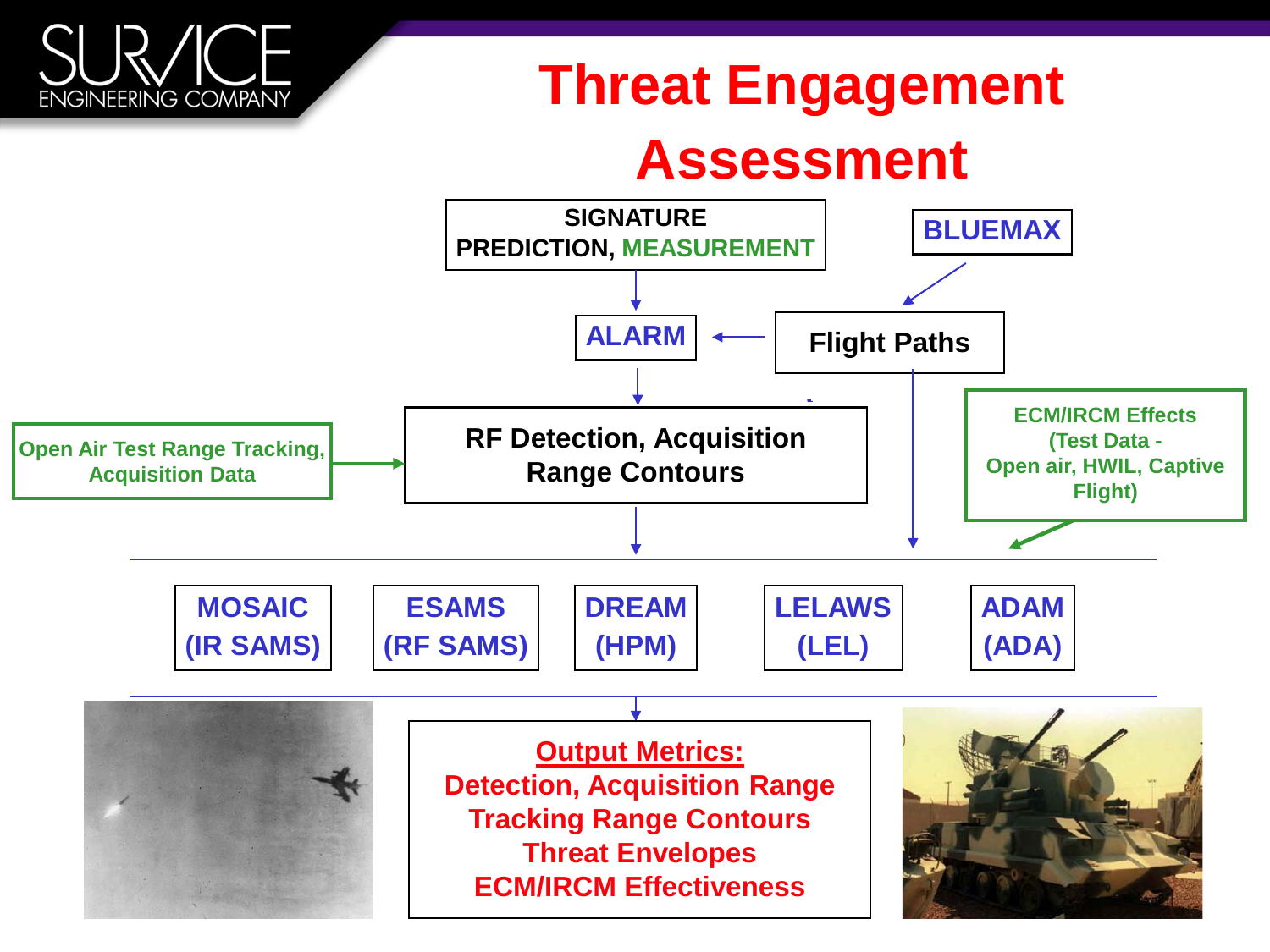

#### **Example Susceptibility Results: Impact of RCS and Terrain on Detection**

**Detection range vs. RCS Effects of Terrain Masking on Detection Contour**

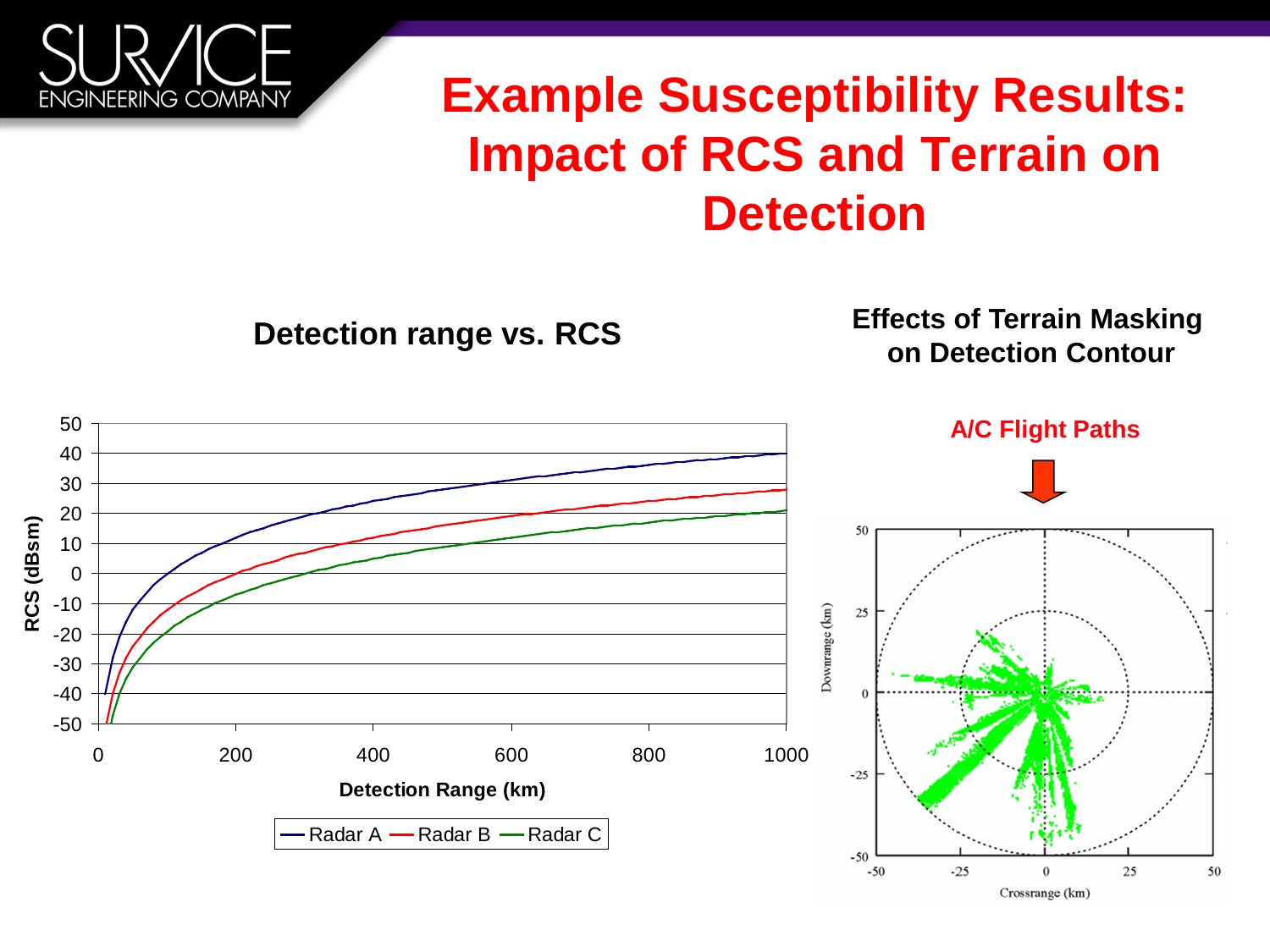

#### **Planning Susceptibility Tests: Impact of ECM on Miss Distance**



**A/C Flight Paths A/C Flight Paths**

**Locations in KM**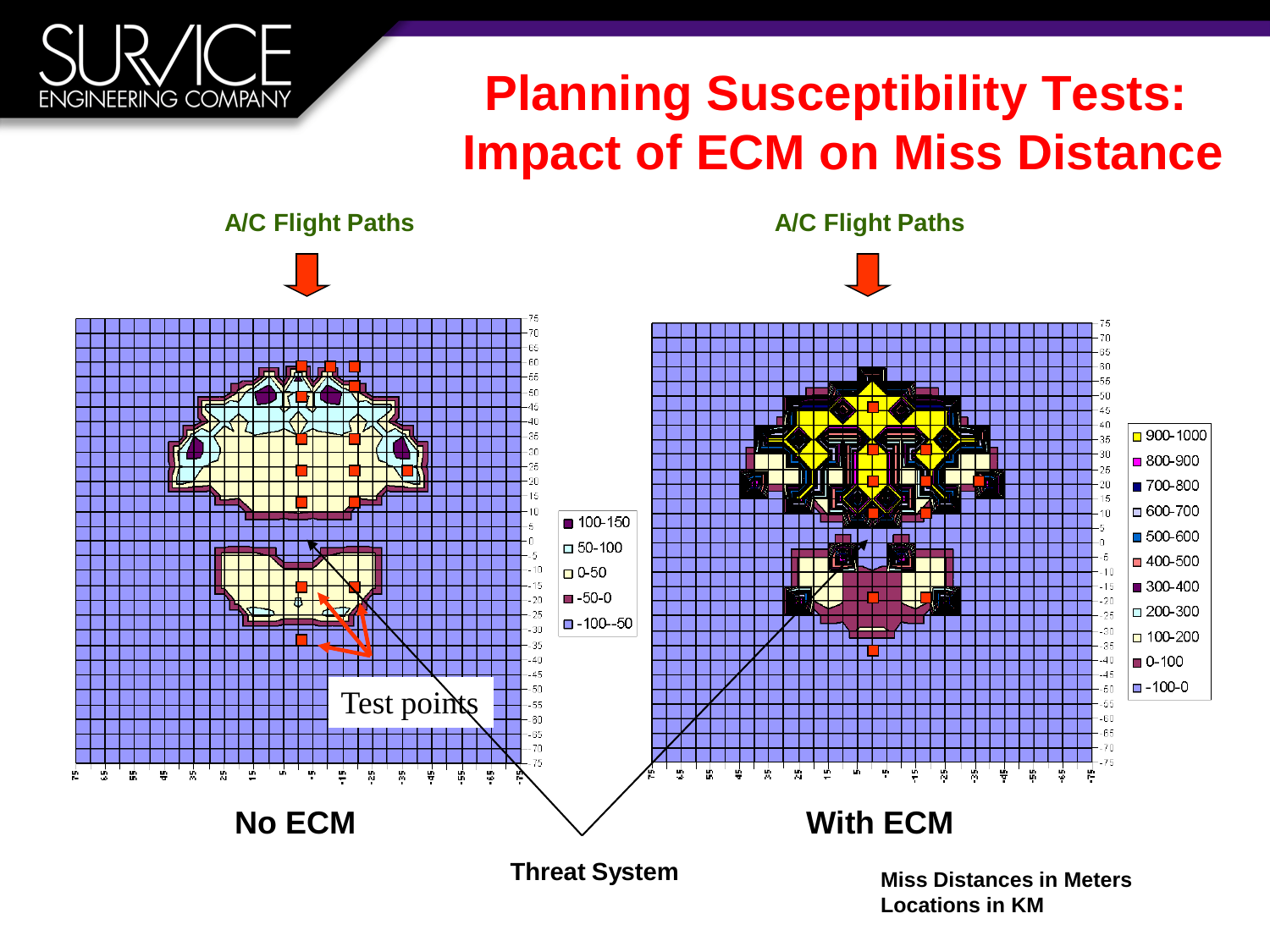# **Susceptibility Test Plans**

#### **Assessing M&S results for all vignettes, the following susceptibility-related test data are required:**

- **Surface-to-air threat acquisition & tracking data applicable to system under test (for IR and RF threats)**
- **Surface-to-air threat engagement envelopes applicable to system under test (for IR and RF threats)**
- **IR and RF threat functional element characteristics**
- **etc.**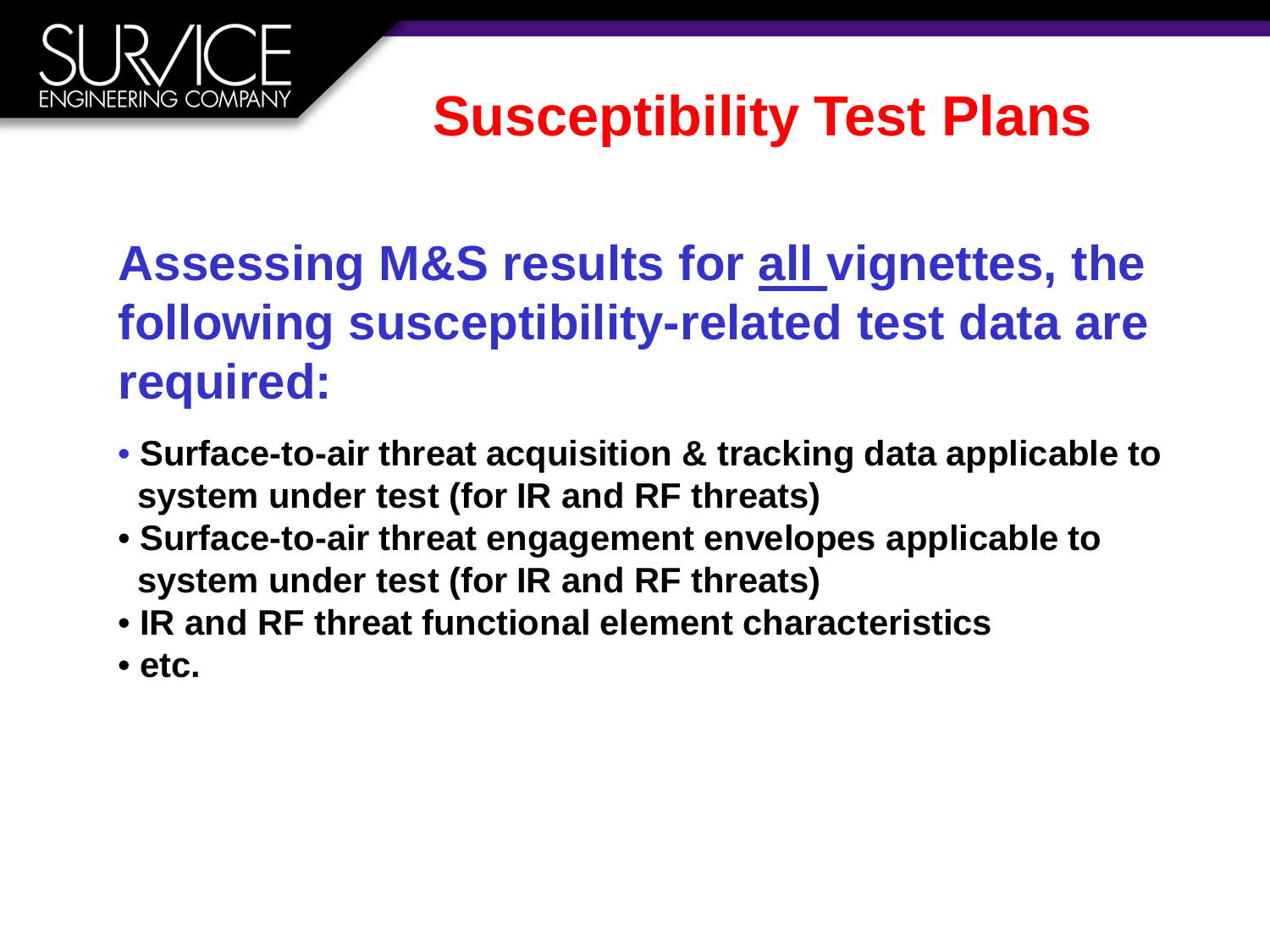# **ENGINEERING COMPANY**

#### **Vulnerability Assessment**

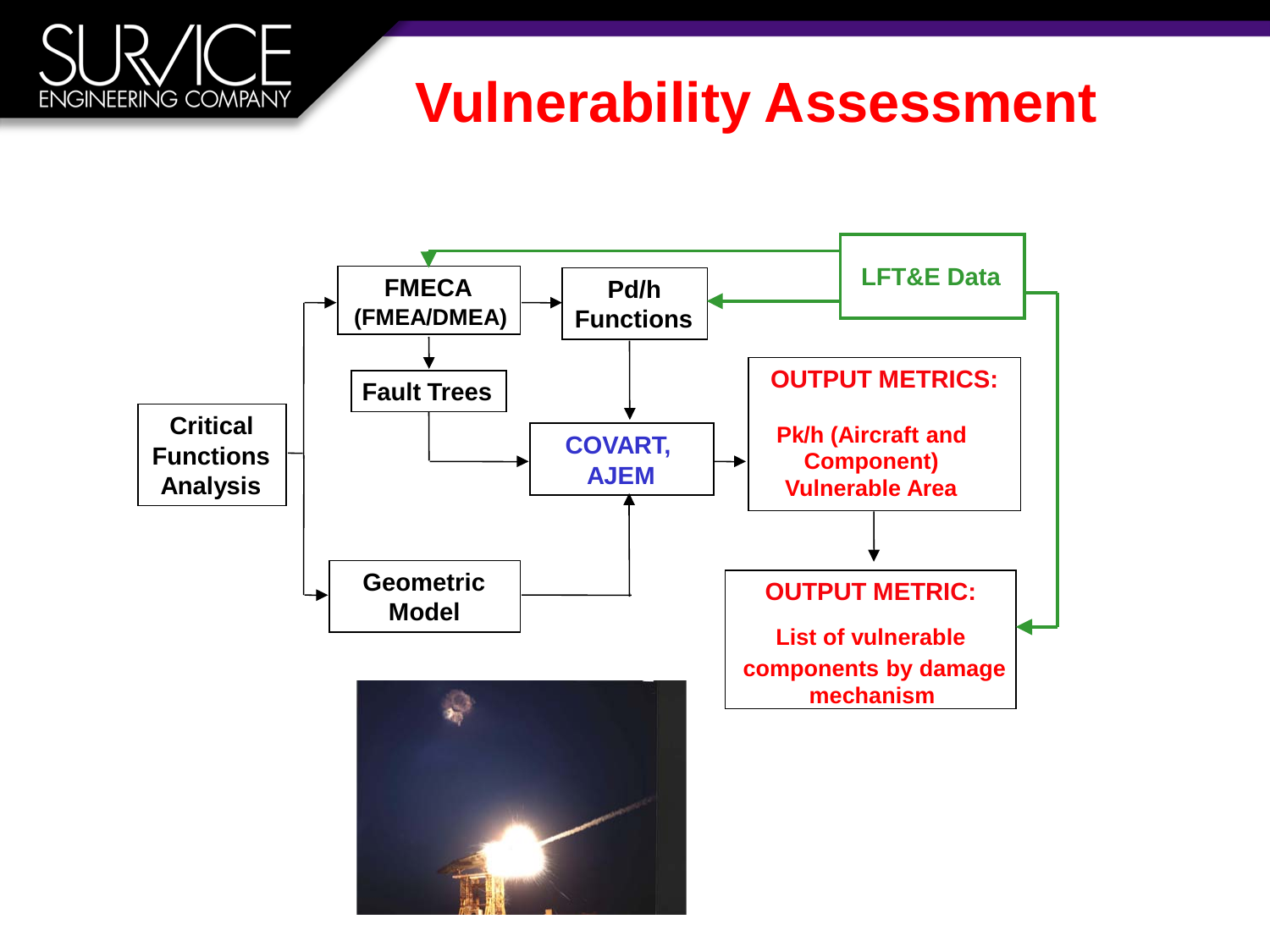

#### **Vulnerability Metric: Vulnerable Area**

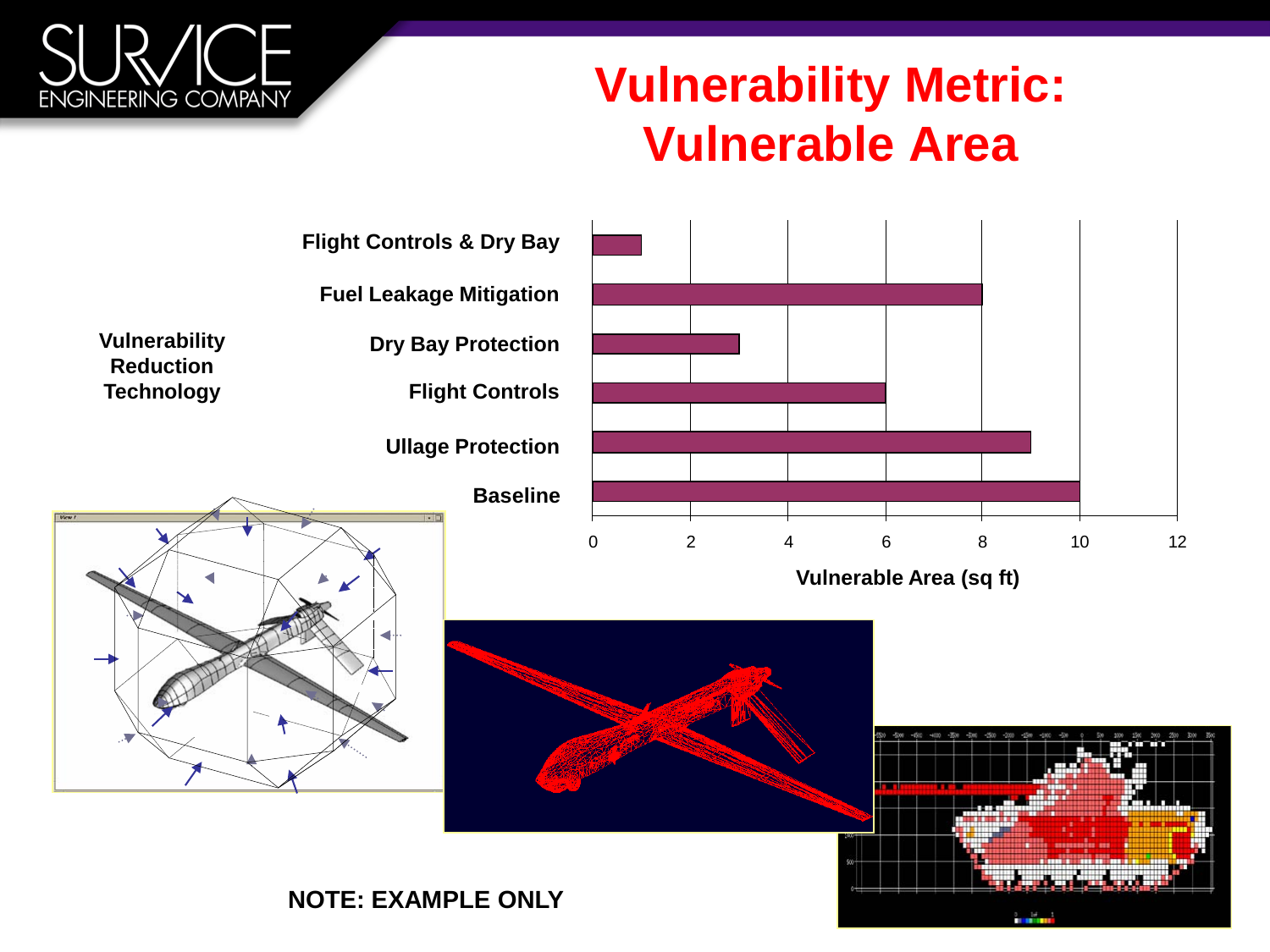

#### **Planning Vulnerability Tests: Warhead Fragment Mass Distribution**

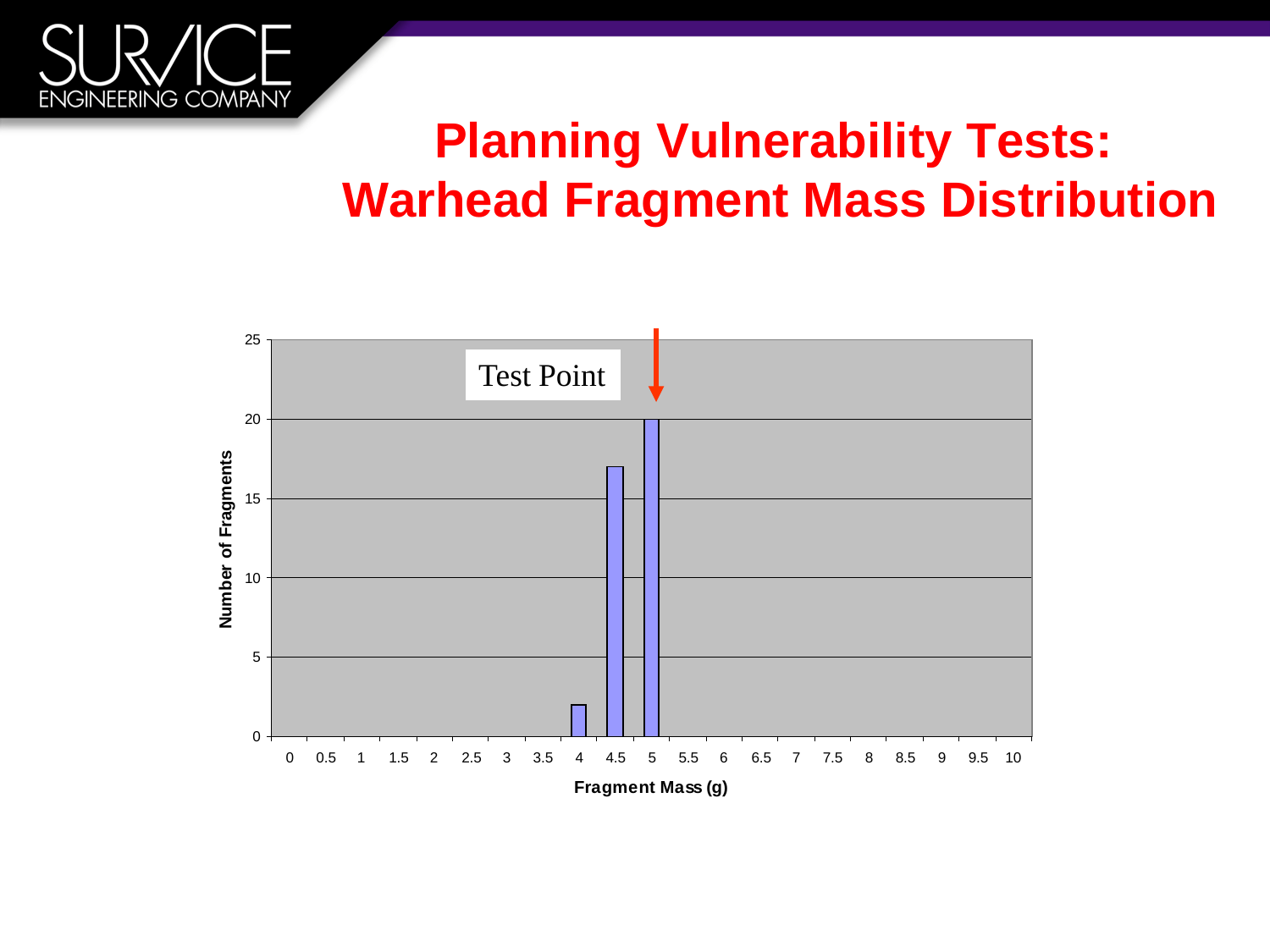

#### **Planning Vulnerability Tests: Warhead Fragment Velocity**

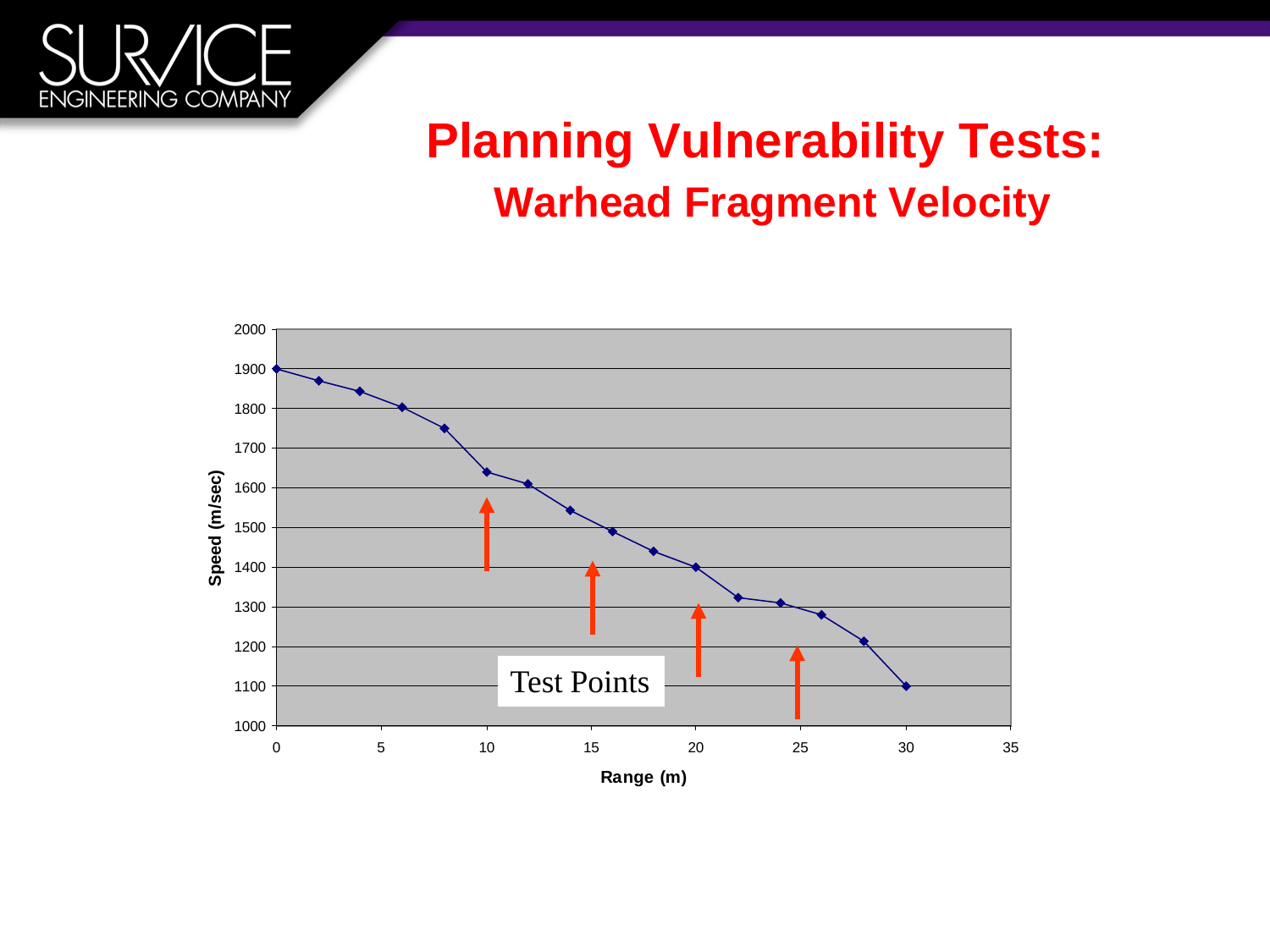

#### **Vulnerability Test Plans (LFT&E)**

#### **Based on an analysis of results from all UAV vignettes (and a survey of existing data), the following live-fire shots are required:**

|               | <b>Focus of Frags off Warhead Nose</b> |       |                     |  |  |  |
|---------------|----------------------------------------|-------|---------------------|--|--|--|
| <b>Threat</b> | <b>Miss</b>                            |       | Azimuth, Elevation, |  |  |  |
|               | <b>Weapon   Distance, ft</b>           | deg   | deg                 |  |  |  |
| Α             |                                        | $-30$ | $-45$               |  |  |  |
|               | 10                                     | $-30$ | $-45$               |  |  |  |
|               |                                        | $-10$ | $-45$               |  |  |  |
|               | 10                                     | $-10$ | $-45$               |  |  |  |
| R             |                                        |       |                     |  |  |  |
|               |                                        | 90    |                     |  |  |  |
| etc.          |                                        |       |                     |  |  |  |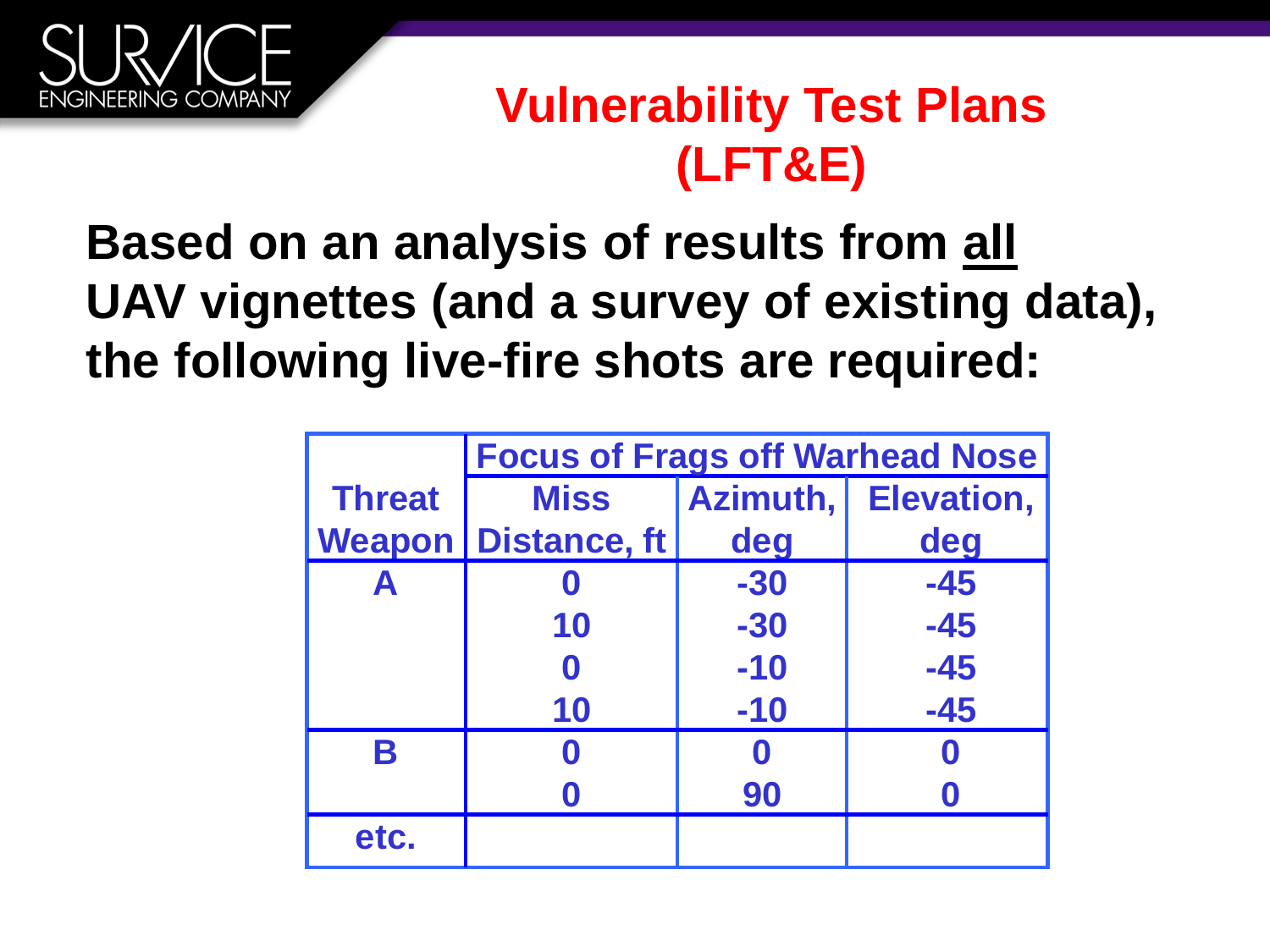#### **Threat Missile Endgame (Pk) Assessment**

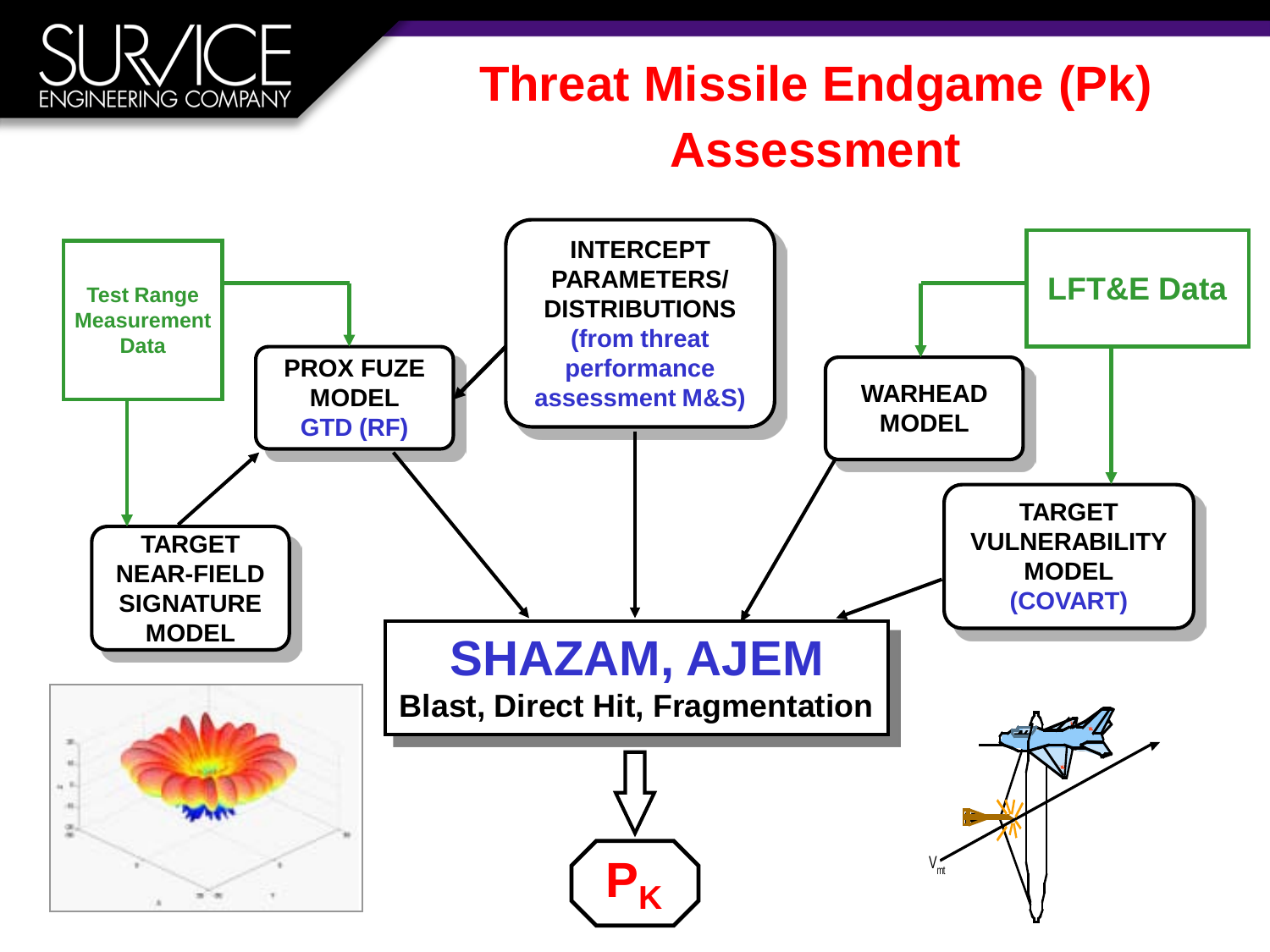#### **Engagement Survivability Results: Effect of ECM on PK**

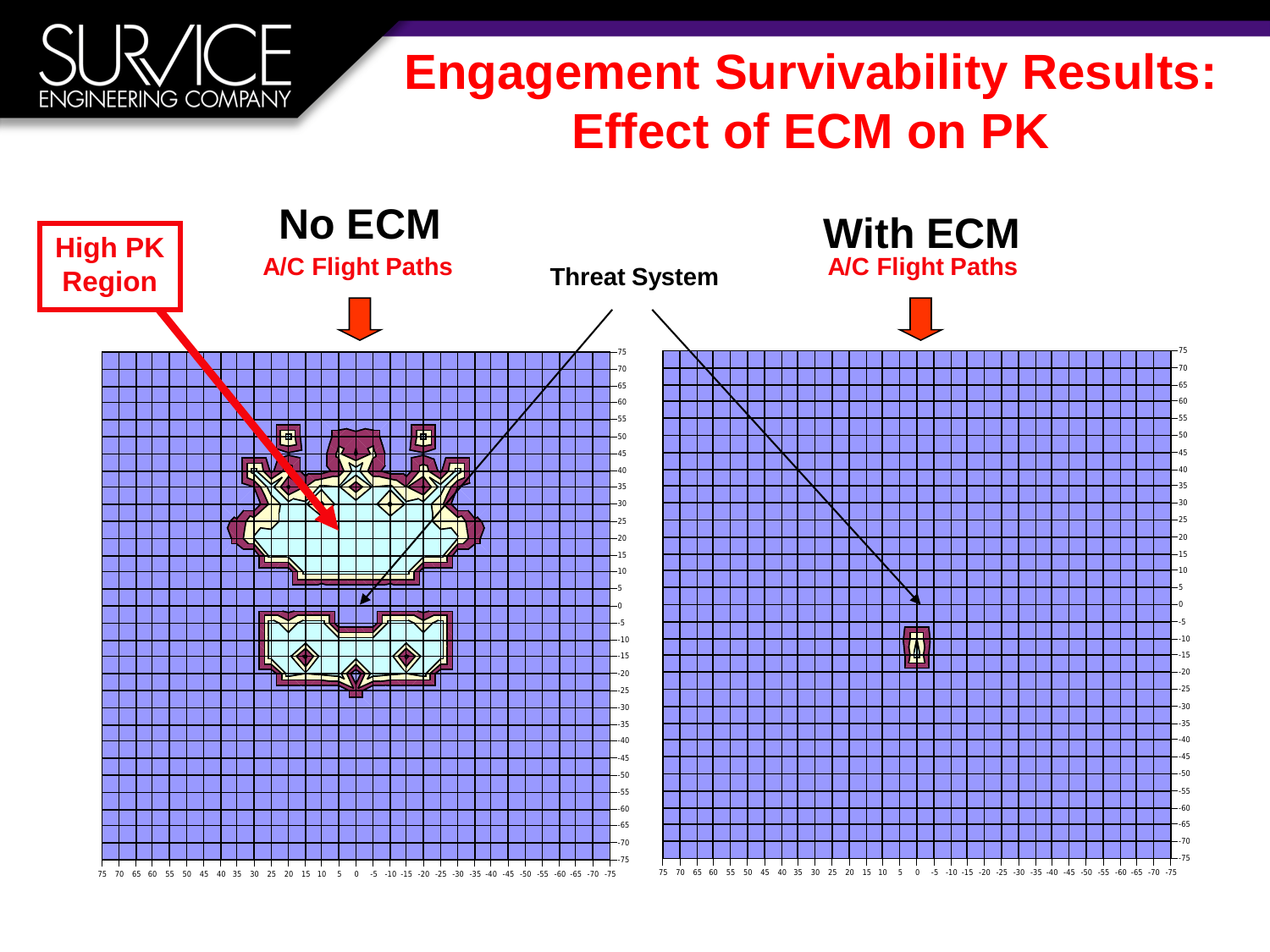# ENGINEERING COMPANY

### **Mission Survivability Assessment**

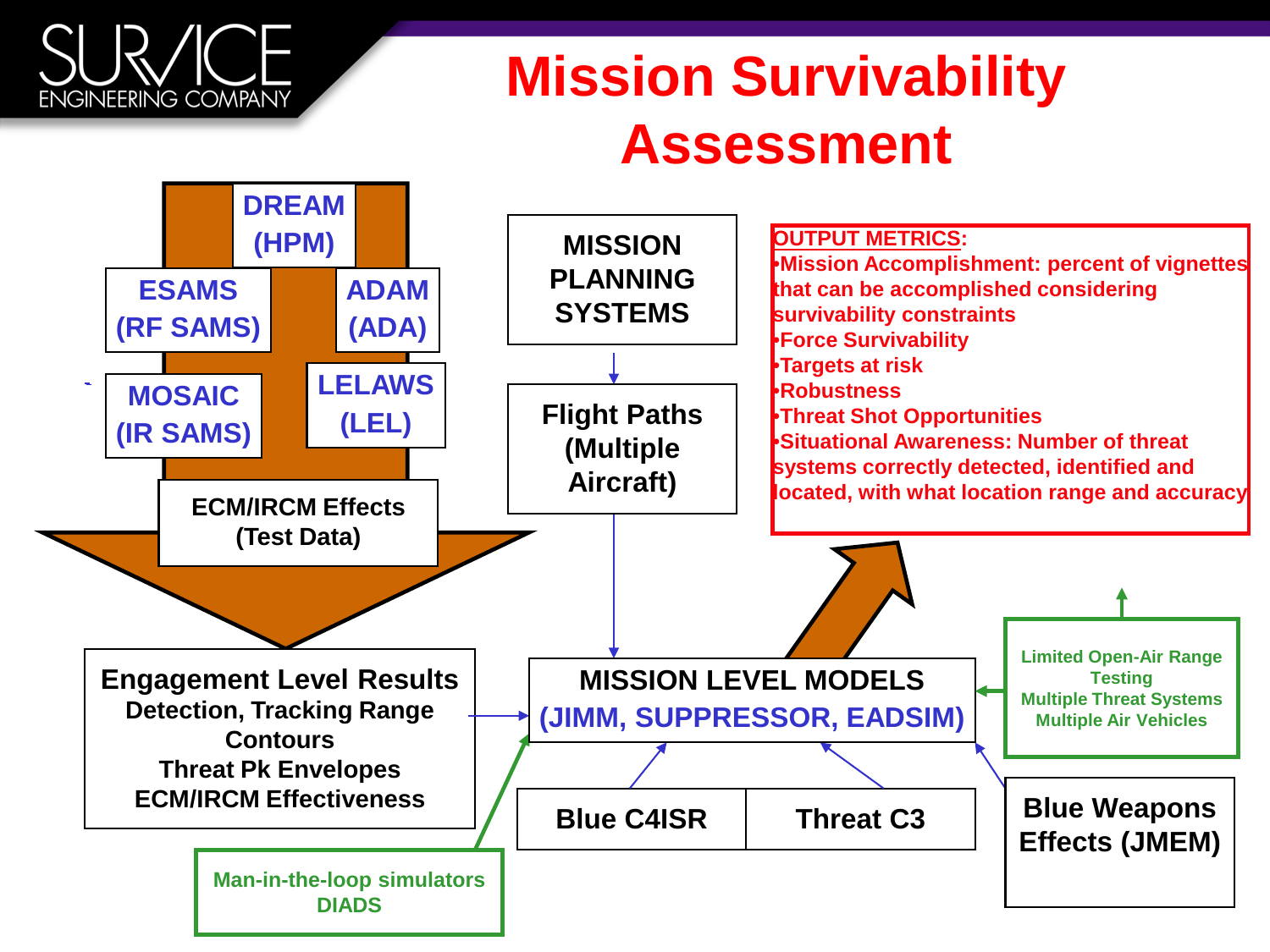#### **Integrated Survivability Results : Impact of IRCM Improvements**

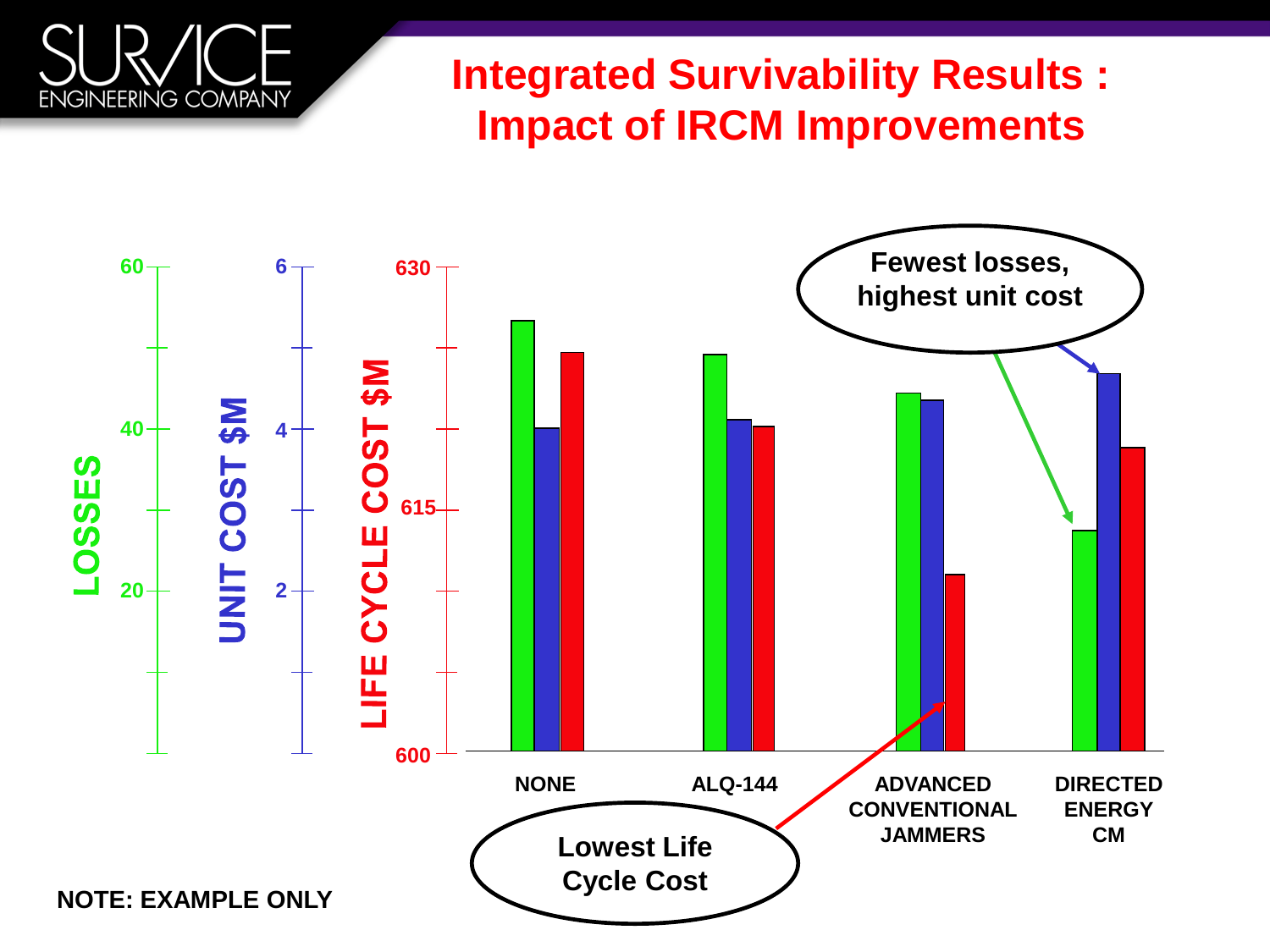

**Integrated Survivability Results: Impact of IR Signature Reduction**



**NOTE: EXAMPLE ONLY**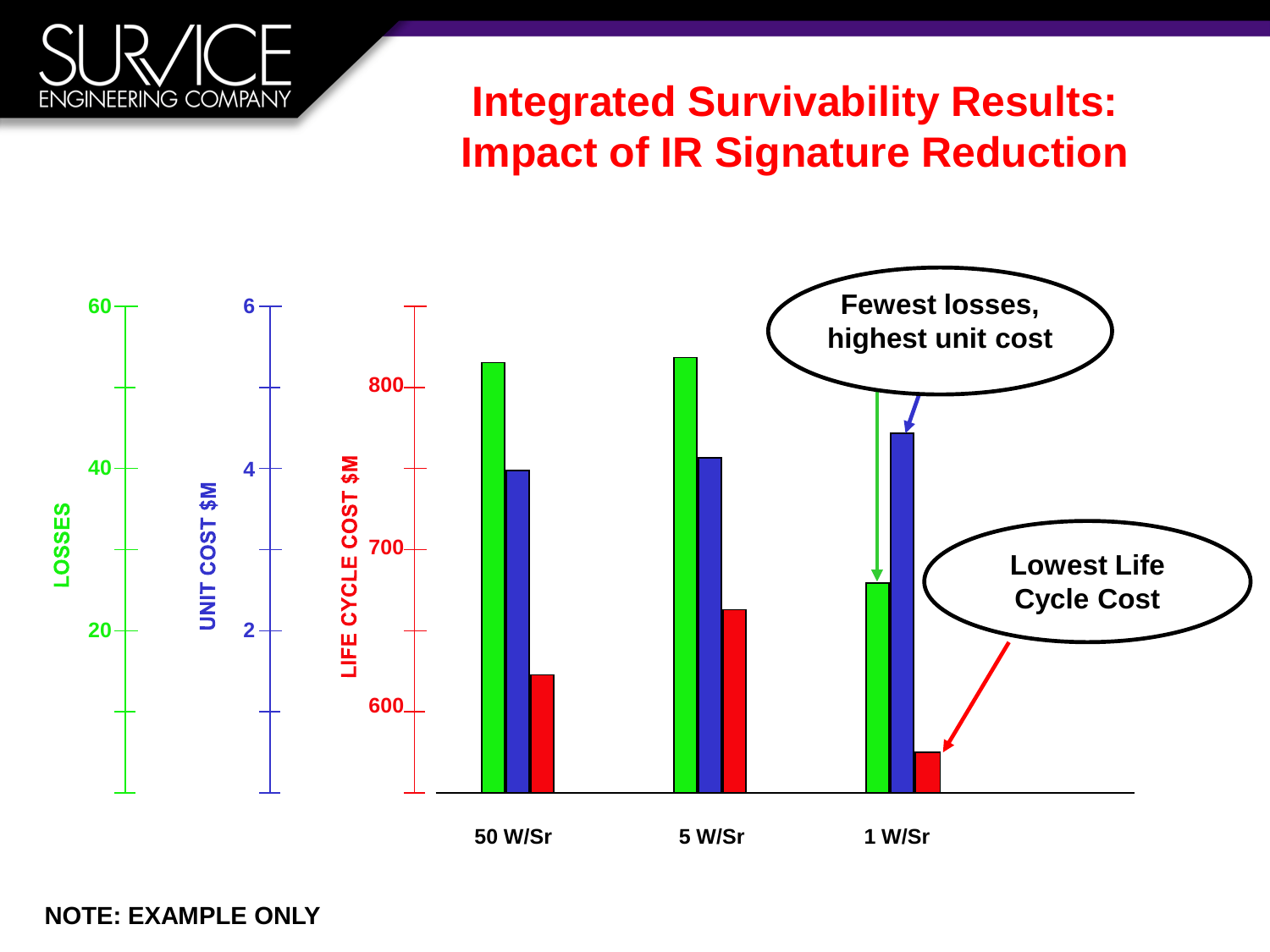# **Overall Vignette Results**

|                                                            |                                           | <b>Urban</b>                                                                              | <b>Forest</b>                                                                        | <b>Desert</b>                                                              | <b>Mountains</b>                                                                      |
|------------------------------------------------------------|-------------------------------------------|-------------------------------------------------------------------------------------------|--------------------------------------------------------------------------------------|----------------------------------------------------------------------------|---------------------------------------------------------------------------------------|
|                                                            | <b>CAS</b>                                | Ж                                                                                         | X                                                                                    | X                                                                          | X                                                                                     |
|                                                            | <b>Battlefield</b><br><b>Interdiction</b> |                                                                                           | Ж                                                                                    | X                                                                          |                                                                                       |
| $\mathbf{K}$ = Most<br><b>stressing</b><br><b>Scenario</b> | <b>SEAD/DEAD</b>                          | X                                                                                         | Ж                                                                                    | X                                                                          | X                                                                                     |
|                                                            | <b>Strategic</b>                          |                                                                                           | Ж                                                                                    | X                                                                          | X                                                                                     |
|                                                            | <b>Tactical</b>                           | Ж                                                                                         | X                                                                                    | X                                                                          | X                                                                                     |
|                                                            | <b>Targeting</b>                          | X                                                                                         | X                                                                                    | X                                                                          | Ж                                                                                     |
|                                                            | & Landing                                 | X                                                                                         | X                                                                                    | X                                                                          | X                                                                                     |
|                                                            | <b>Driving</b><br><b>Factors</b>          | <b>Target</b><br><b>Acquisition</b><br><b>Difficult</b><br><b>Convention</b><br>al Threat | IADS, Wx,<br><b>Target</b><br><b>Acquisition</b><br><b>Advanced</b><br><b>Threat</b> | <b>Flat</b><br>Terrain,<br><b>Clear Wx</b><br><b>High</b><br><b>Threat</b> | <b>High Altitude,</b><br><b>Rough Terrain</b><br><b>Conventional</b><br><b>Threat</b> |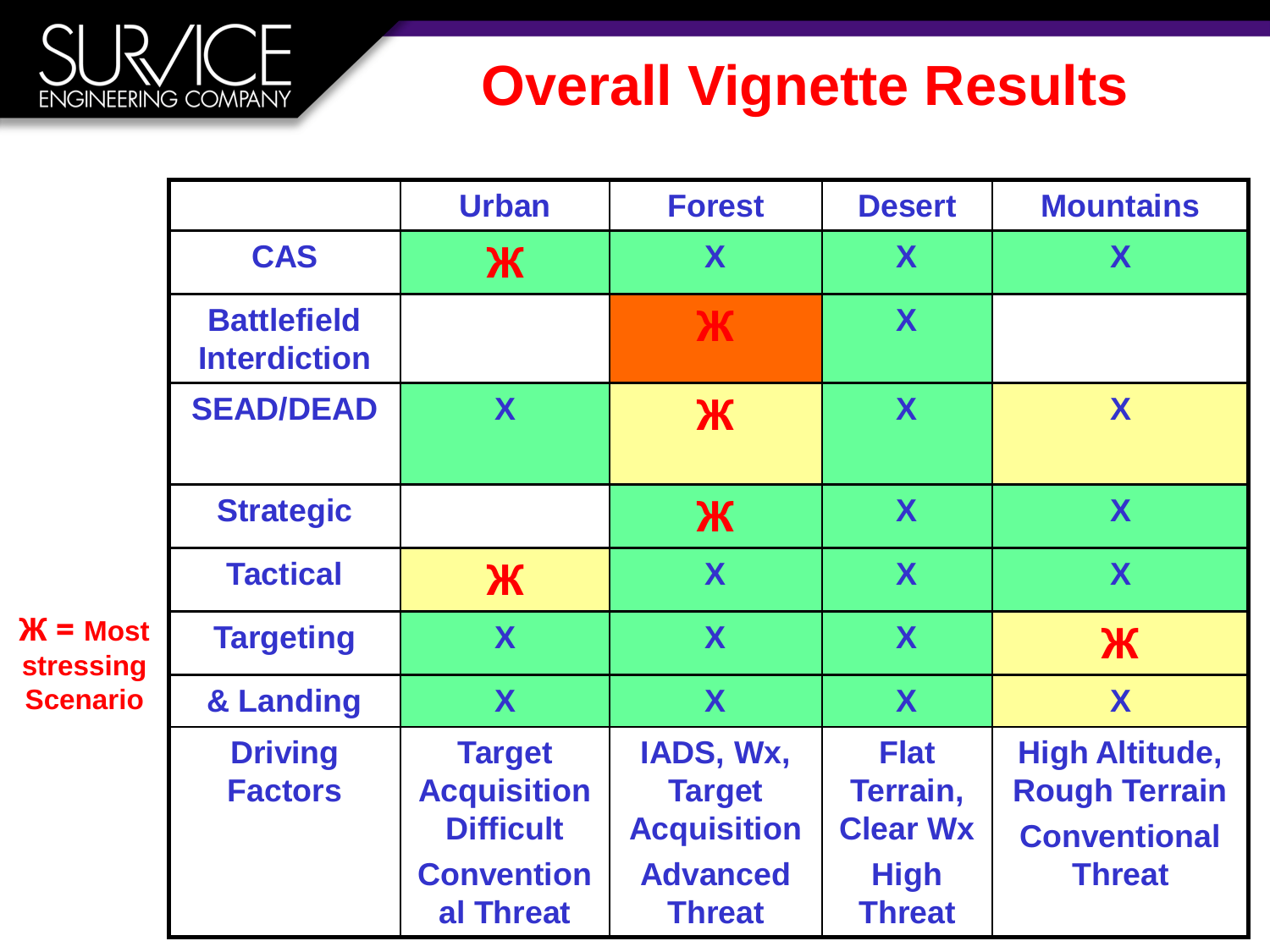

### **Vignette Results for OT&E**

- **Red vignette means system cannot be effectively used for that scenario/mission**
	- **Underlying M&S, DT&E, LFT&E and OT&E results show why the SUT fails that vignette**
- **OTA and DOT&E will need to decide the implication of that failure:**
	- **SUT will require additional resources to accomplish the mission in that type of situation**
	- **SUT will require modification to perform the mission**
	- **SUT tactics manual will restrict where the system can be used**
	- **If the vignette is very important, loss of SUT may be deemed acceptable if mission can be accomplished (may be unique to UAV systems)**

**OR,** 

– **SUT fails OT&E**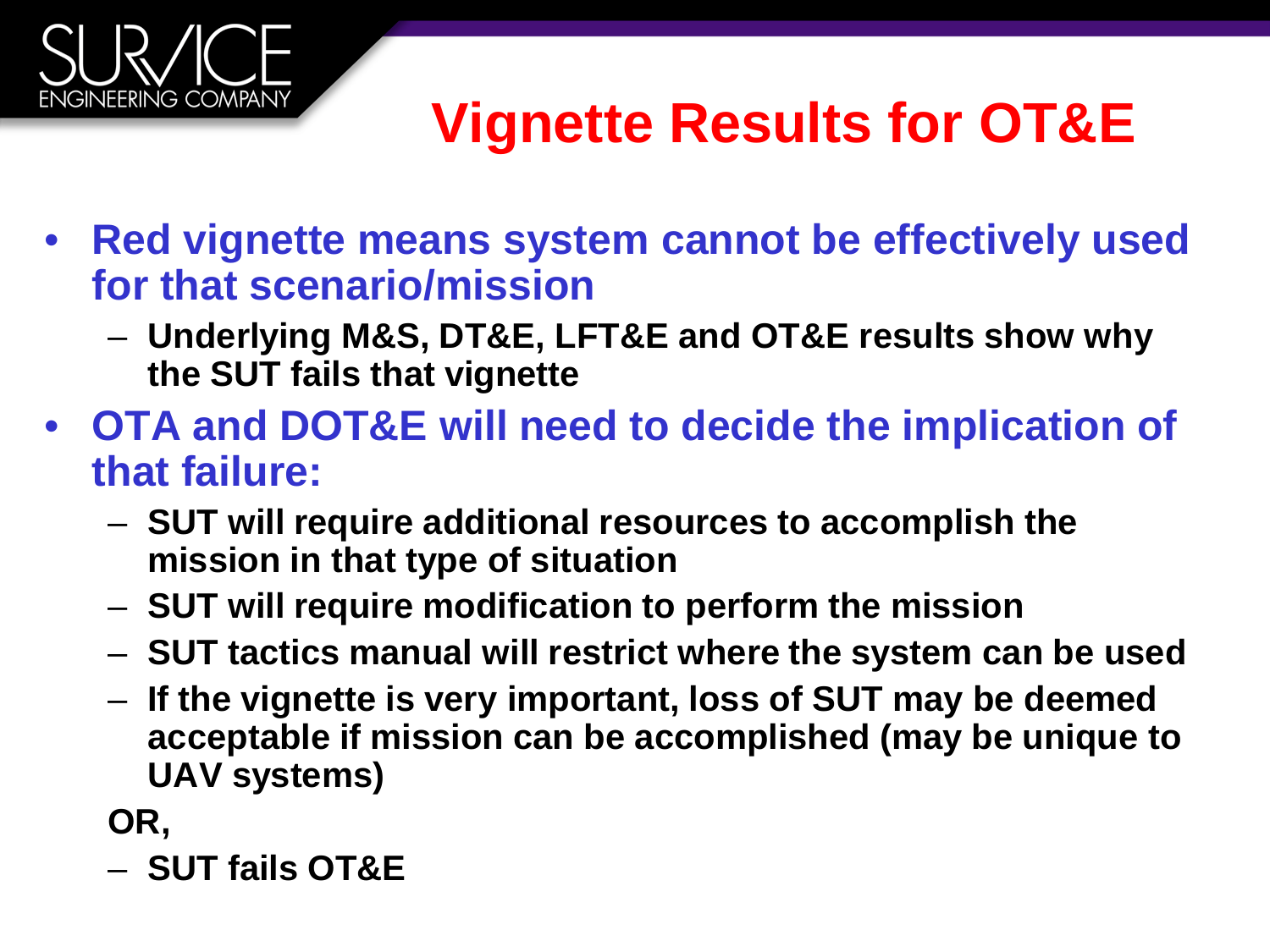#### **Integrated Survivability Assessment Applications**

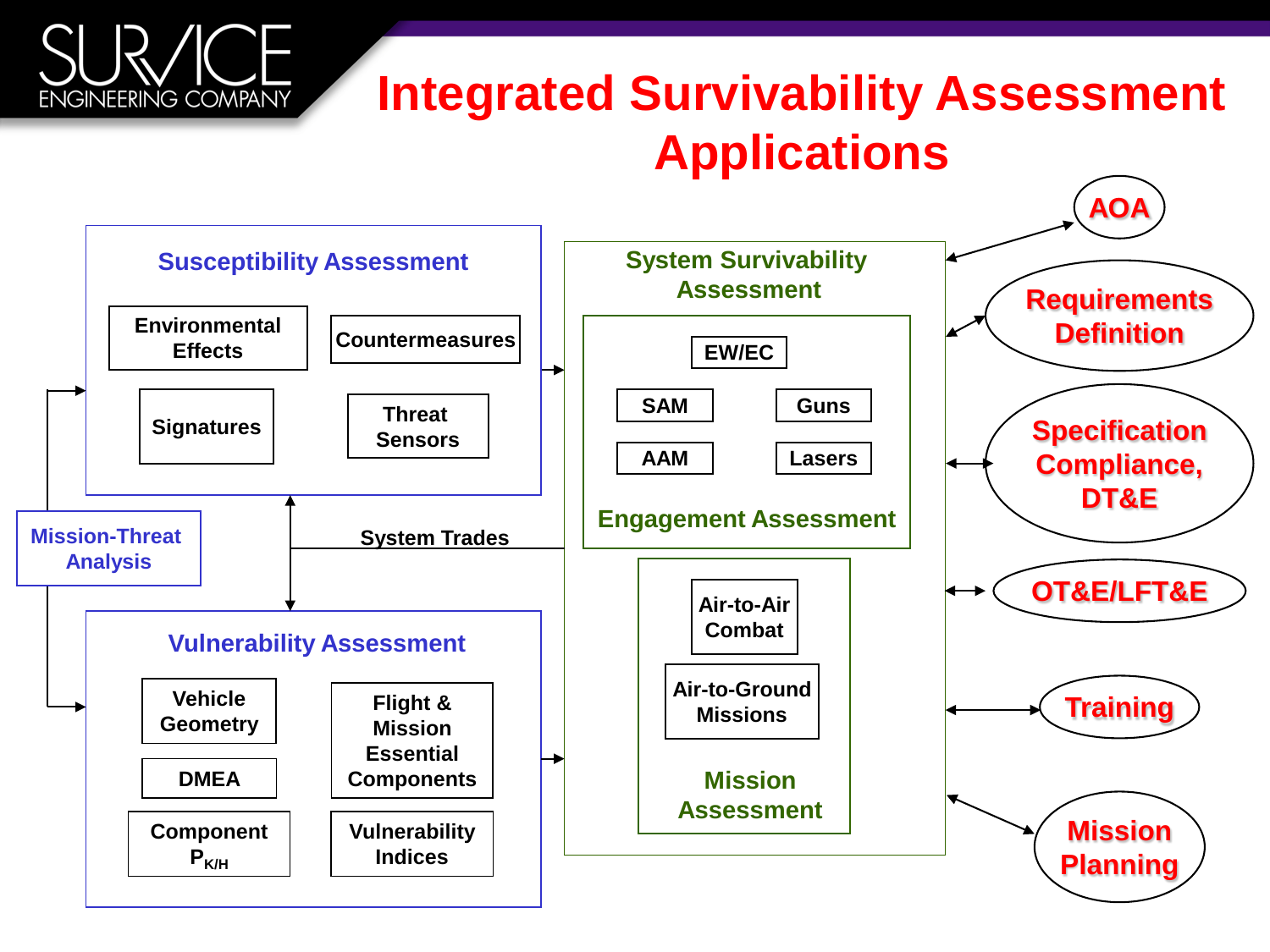

#### **Some Known Deficiencies in ISA Process**

- **General Issues**
	- **Model linkages; data availability, including validation data; links to TEMP; analyst experience**
- **Modeling and Simulation Issues** 
	- **Aggregation of M&S results from lower level models to higher level**
	- **Engagement level: DECM, threat fuzing, human operator, signatures, body-onbody effects, external blast, DEW, fire & explosion**
	- **Mission Level: networked systems, operator tactics, data/sensor fusion, C4ISR**

#### • **Test Range Issues**

- **Number of platforms, threats in test, test range size – can't fully test integrated system** 
	- **Signal Density – may not be representative on ranges**
- **Limitations in current T&E capabilities**
	- **Missile Miss Distance Measurement**
	- **Threat System Variability – system to system variations**
- **Insufficient pre-planning:** 
	- **Completeness & fidelity of OT&E data**
	- **System calibration issues**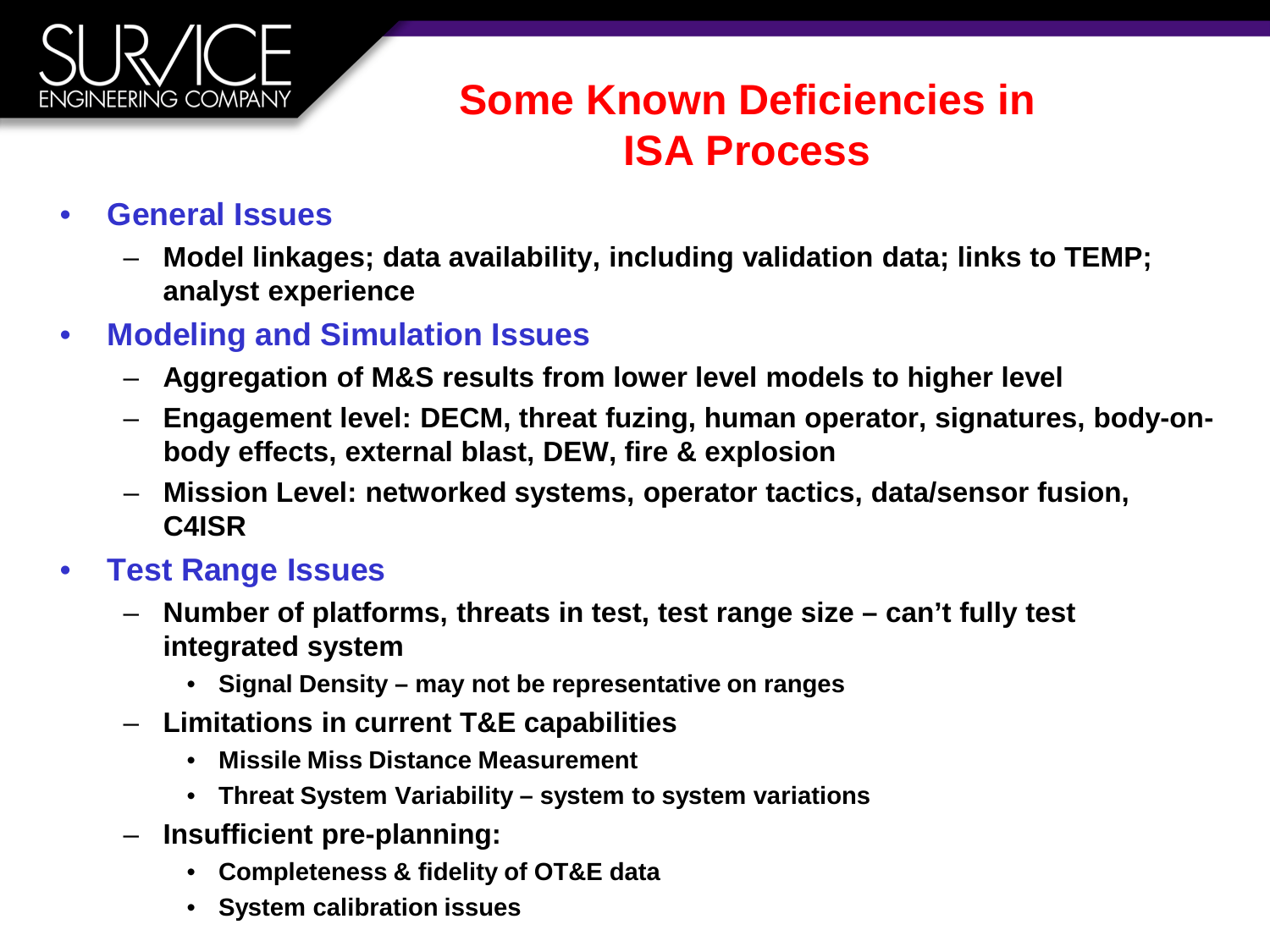# **ENGINEERING COMPANY**

#### **Summary**

- **ISA process integrates LFT&E data (vulnerability) with DT&E and OT&E survivability data (susceptibility)**
	- **In a "model-test-model" approach, with consistent metrics across system acquisition and test**
	- **M&S results are used to support test plan development and to put test results into context of mission/scenario vignettes**
	- **Test results are used to support improvements to M&S**
- **Vignette approach:**
	- **Provides consistency in evaluation criteria across program development stages (requirements, specification, LFT&E, DT&E, OT&E)**
	- **Highlights any problem areas and potential solutions**
	- **Ensures the SUT is not a point design from the standpoint of survivability**
- **Current deficiencies in M&S and T&E resources need to be addressed**
	- **Gradually being improved via JASP, CTEIP, etc.**